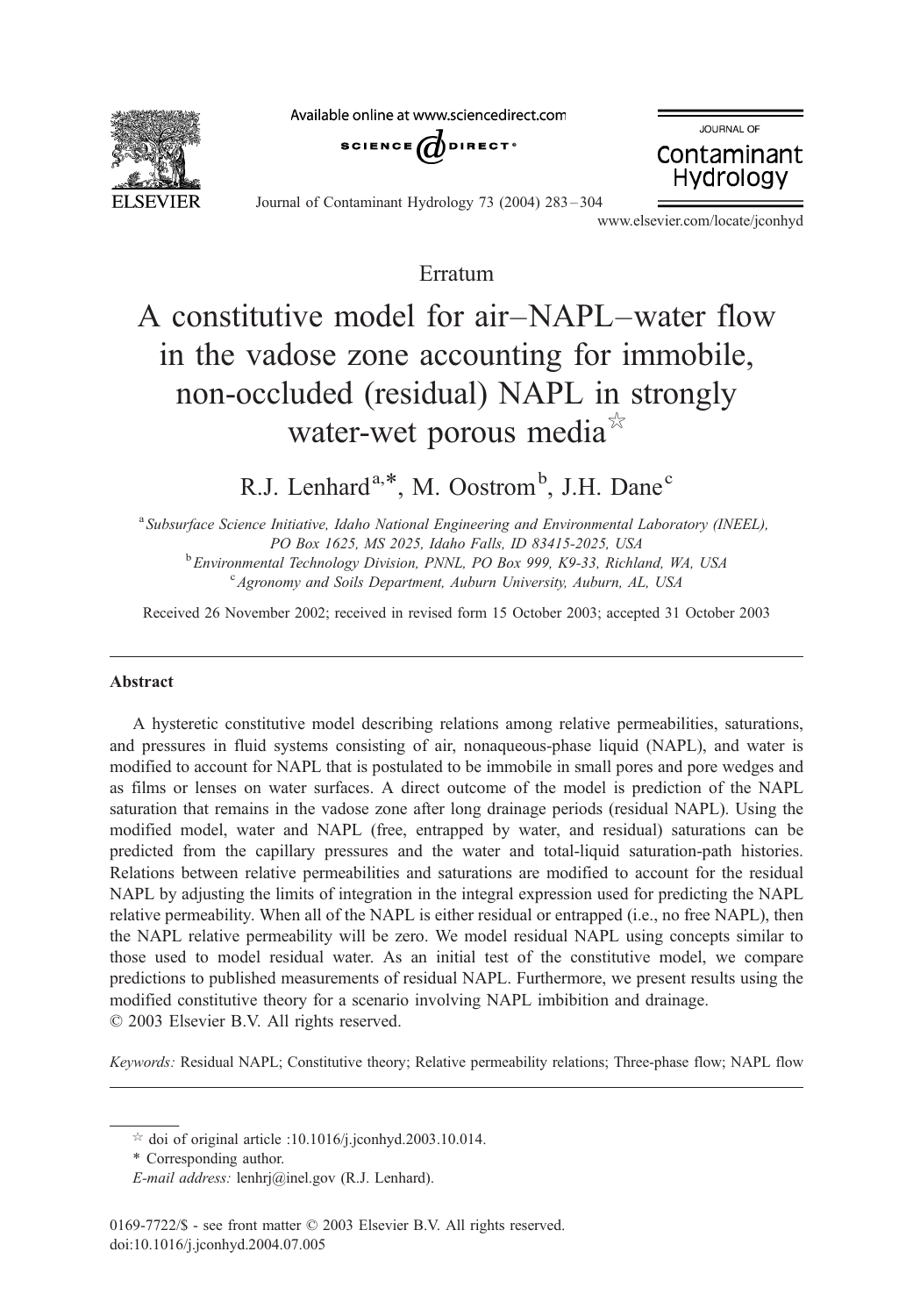# <span id="page-1-0"></span>1. Background

Modeling the subsurface behavior of contaminants can be a cost-effective tool to aid in cleaning up and managing contaminated sites. Before models can be the tools of choice, they must be able to accurately predict contaminant behavior and assess the level of uncertainty associated with the predictions. One shortcoming of multifluid flow and transport codes is their inability to accurately predict the retention of nonaqueous-phase liquid (NAPL) in the vadose zone after long drainage periods. Conceptually, this NAPL is present in small pores, pore wedges, bypassed pores, and as films or lenses on water or solid surfaces. In Fig. 1, we show a cartoon of the various forms of NAPL that might not drain from pores in the vadose zone after long drainage periods in a strongly water-wet porous medium.

We contend that the inability to accurately predict NAPL distribution in the vadose zone is a consequence of deficiencies in the multifluid air –NAPL –water constitutive theory (relations among relative permeabilities, saturations, and pressures) employed in numerical simulators. It is common to assume that all NAPL is mobile unless it is occluded (surrounded) by water and exists as ganglia (entrapped NAPL). However, experimental investigations [\(Hofstee et al., 1998; Oostrom and Lenhard, 2003; Oostrom](#page-20-0) et al., 2003) have shown that nonwater-occluded NAPL is retained in the vadose zone after NAPL drainage has ceased. We postulate that this nonwater-occluded NAPL remains in



Fig. 1. A cartoon depicting conceptual forms of NAPL (i.e., NAPL-filled small pores, NAPL-filled pore wedges, NAPL films or lenses on water films, and NAPL-filled bypassed pores) that may not drain from the vadose zone after long periods of drainage. The immobile NAPL is red, water is blue, air is white, and solid particles are grey.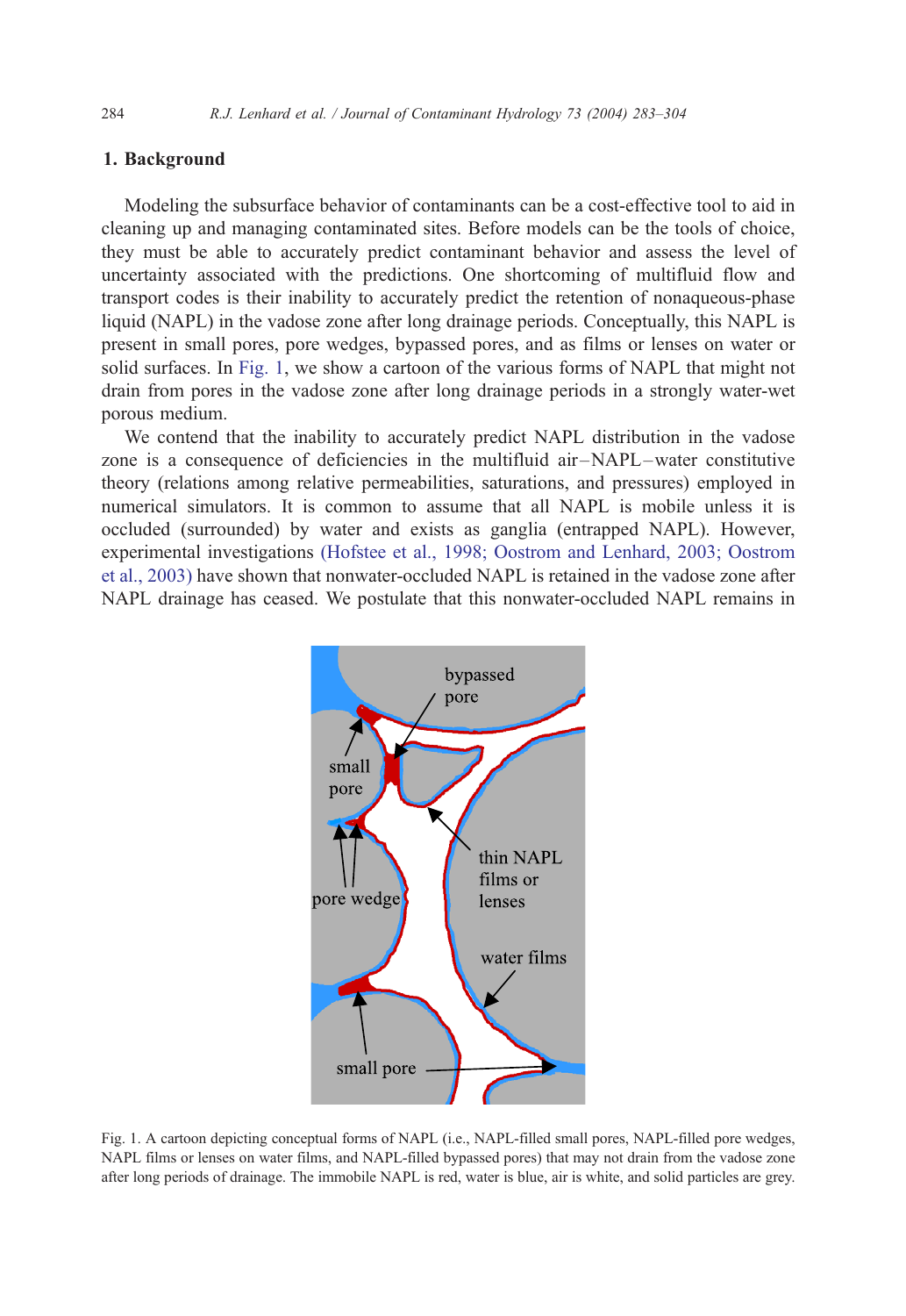the vadose zone because it exists in forms that are immobile or negligibly mobile. Such forms include films or lenses on water surfaces, NAPL in small or 'dead-end' pore channels and pore wedges, and NAPL in bypassed pores [\(Fig. 1\).](#page-1-0) By accounting for these immobile forms of nonwater-occluded NAPL in relative permeability – saturation – pressure  $(k-S-P)$  relations, it should be possible to predict the NAPL saturation that does not drain from the vadose zone after long drainage periods. Vadose-zone hydrologists have used the term 'residual NAPL' to describe nonwater-occluded NAPL that does not drain from the vadose zone after long drainage periods ([Cary et al., 1989; Poulsen and Kueper,](#page-20-0) 1992; Cohen and Mercer, 1993; Jarsjo et al., 1994; Hofstee et al., 1997; Wipfler and van der Zee, 2001; van Geel and Roy, 2002—among others).

Residual saturation is a term used by modelers in the hydrologic and petroleum sciences to describe different phenomena or processes. Use of this term can be confusing unless supporting information is given, such as the wettability of the porous medium. When applied to water in strongly water-wet porous media, the residual-water saturation is the water saturation at which the water relative permeability decreases to zero. Theoretically, it refers to the water contained in the smallest pore spaces (pore wedges, pores) and as films on solid surfaces [\(Fig. 1\).](#page-1-0) It is the minimum water content that can be obtained by water (liquid) drainage when there are no restrictions to drainage (e.g., capillary breaks, impermeable layers). In the petroleum industry, the residual-water saturation is also referred to as the irreducible-water saturation. As far as we can determine, the concept of a residual- or irreducible-water saturation was first discussed in the late 1940s and early 1950s by a number of investigators (e.g., [Rose, 1949; Rose and Bruce, 1949; Rapoport](#page-21-0) and Leas, 1951; Wyllie and Sprangler, 1952; Burdine, 1953).

When applied to NAPL in strongly water-wet porous media, the term 'residual NAPL' has been used to describe the NAPL saturation that becomes occluded by water as water displaces NAPL into larger pore spaces during water imbibition ([Fig. 2,](#page-3-0) entrapped NAPL). Additionally, 'residual NAPL' has been applied to describe the NAPL saturation in the vadose zone that does not drain from the pore spaces when no drainage restrictions exist. In strongly water-wet porous media, the NAPL is a nonwetting fluid. Typically, the vadose zone is assumed to be strongly water wet. 'Residual NAPL' has also been applied to mixed- and oil-wet porous media in the petroleum industry [\(Salathiel, 1973; Willhite,](#page-21-0) 1986; Anderson, 1987; Morrow, 1990; Kovscek et al., 1993). In those systems, the residual-NAPL saturation is similar in concept to the residual-water saturation in strongly water-wet porous media (NAPL is contained in the smallest pore spaces available) because it is the wetting fluid in the oil-wet pore spaces. 'Residual NAPL' is a term that is used by various disciplines (e.g., petroleum versus vadose-zone hydrologists) to describe different processes. It has been used to describe either a nonwetting or a wetting fluid and is conceptualized as being continuous, discontinuous, or both throughout the pore spaces. In all cases, however, the 'residual' NAPL is considered to be immobile.

In the following discussions, we will employ the definition of 'residual NAPL' used by vadose-zone hydrologists for strongly water-wet porous media. We will call NAPL that is occluded by water as entrapped NAPL [\(Fig. 2\)](#page-3-0) and NAPL that is not entrapped by water, but does not drain from the pore spaces, as *residual NAPL* [\(Fig. 1\).](#page-1-0) *Entrapped NAPL* could also be called 'occluded residual NAPL' and residual NAPL could be called 'non-occluded residual NAPL'. Both forms of NAPL (entrapped and residual) are assumed to be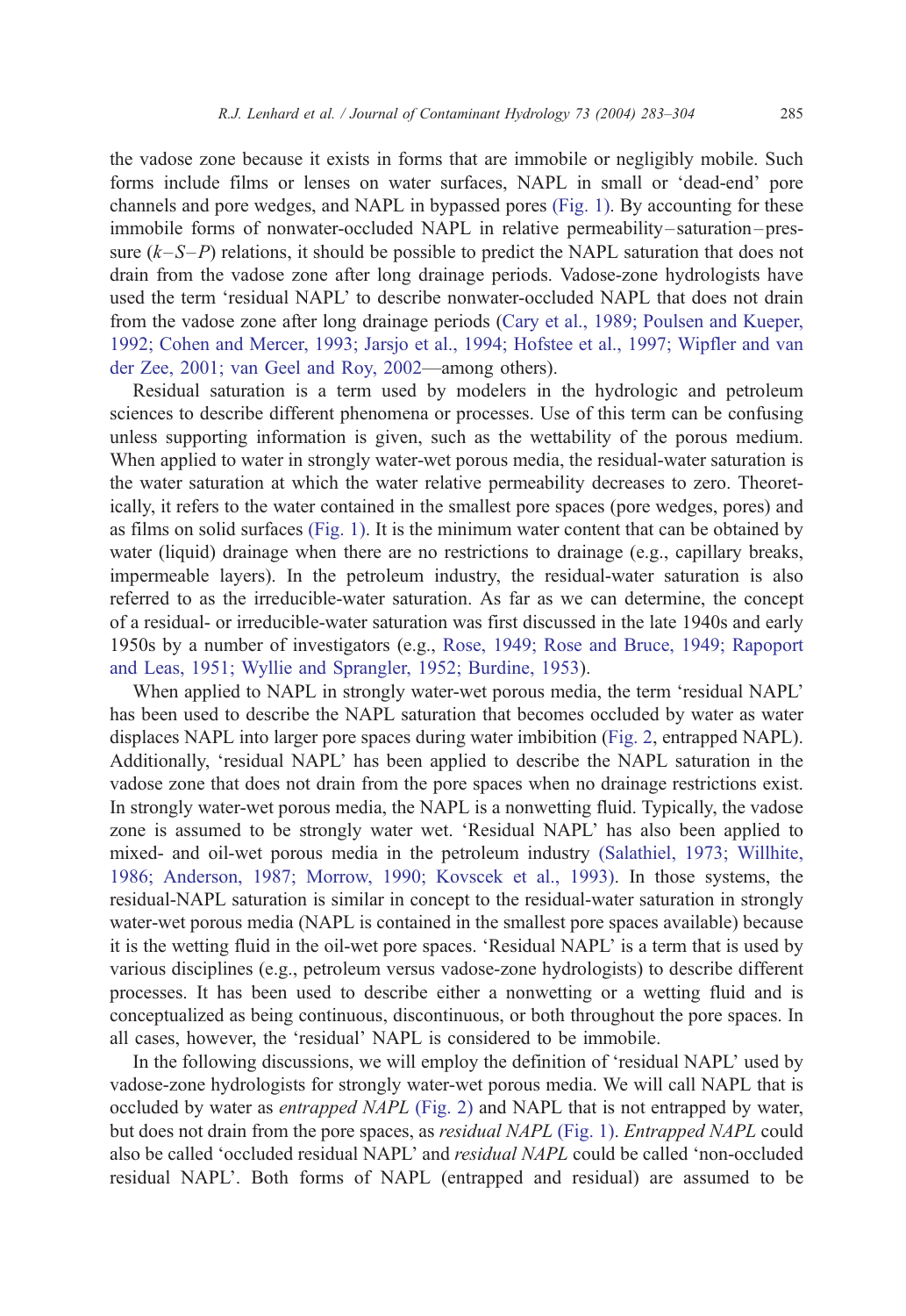<span id="page-3-0"></span>

Fig. 2. A cartoon depicting water imbibition in the pore spaces. Some NAPL becomes occluded by water and immobile (red), while the free NAPL (pink) is displaced into larger pore spaces. The water-occluded NAPL is called entrapped NAPL. Water is blue and solid particles are grey.

immobile. Residual NAPL can be discontinuous and/or continuous throughout the pore spaces, but entrapped NAPL is always discontinuous.

Residual and entrapped NAPL are important because they are long-term sources of groundwater contamination. Two research groups [\(Wipfler and van der Zee, 2001; van](#page-21-0) Geel and Roy, 2002) have recently proposed amendments to existing multifluid constitutive theory in order to predict the residual-NAPL saturation. In the model proposed by [Wipfler and van der Zee \(2001\),](#page-21-0) a critical NAPL pressure is defined from knowledge of a critical total-liquid saturation, which depends on the fluids and porous medium. The critical NAPL pressure defines the transition from free (mobile) NAPL to residual (immobile) NAPL. [Wipfler and van der Zee \(2001\)](#page-21-0) do not address relative permeability relations. [Van Geel and Roy \(2002\)](#page-21-0) conducted a series of saturation–pressure  $(S-P)$ measurements to investigate residual NAPL, and they utilized their data to develop a model to predict the residual-NAPL saturation. Their model is based on knowledge of the maximum residual-NAPL saturation, the apparent total-liquid saturation, and the apparent total-liquid saturation at the saturation-path reversal from the primary wetting  $S-P$  curve to a drainage  $S-P$  scanning curve. Their predictive equation does not explicitly include the water saturation. By defining the total-NAPL saturation to be the sum of free-, entrapped-, and residual-NAPL saturations, they indirectly address relative permeability relations. When all of the NAPL becomes residual and entrapped, the NAPL relative permeability goes to zero because the free-NAPL saturation is zero.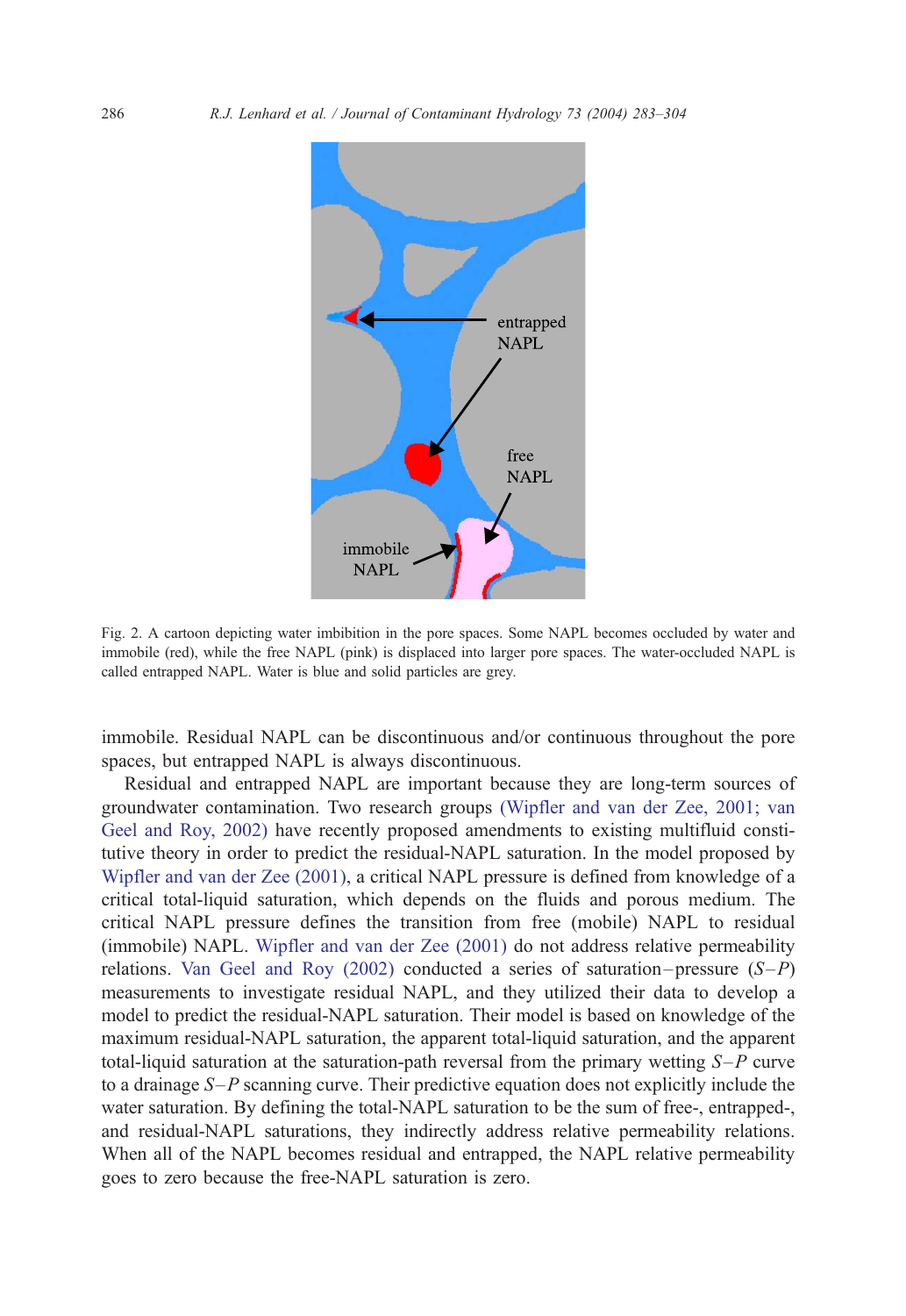<span id="page-4-0"></span>In this paper, we present a model to account for the effects of immobile, nonwateroccluded NAPL (residual NAPL) on NAPL behavior in the subsurface. Our model differs from that of [Wipfler and van der Zee \(2001\)](#page-21-0) because free and residual NAPL can coexist in the pore spaces. In their model, free and residual NAPL cannot coexist. Our model differs from that of [van Geel and Roy \(2002\)](#page-21-0) because we hypothesize that the water saturation is an important variable and should be explicitly included in any equation for predicting residual NAPL. Our model is developed to be consistent with the hysteretic constitutive theory for  $k-S-P$  relations developed by [Parker and Lenhard \(1987\)](#page-21-0) and [Lenhard and Parker \(1987\).](#page-21-0) We test the modified  $S-P$  relations by calculating residual-NAPL saturations for the experimental conditions reported in [van Geel and Roy \(2002\)](#page-21-0) and compare those predictions to van Geel and Roy's measurements. Additionally, we demonstrate the use of the modified model for a scenario involving NAPL imbibition and subsequent drainage to its residual value.

#### 2. Conceptual model

Our objective is to improve existing multifluid constitutive theory (i.e.,  $k-S-P$ relations) so that the effects of entrapped and residual NAPL on subsurface contamination



Fig. 3. Cartoons depicting NAPL imbibition in the pore spaces. In (a), small pores and pore wedges are filled with NAPL before the larger pore bodies are filled. After these smaller spaces are filled, the NAPL is assumed to be immobile (red). In (b), the pore system is NAPL-filled with the mobile (free) NAPL shown as pink. Water is blue and solid particles are grey.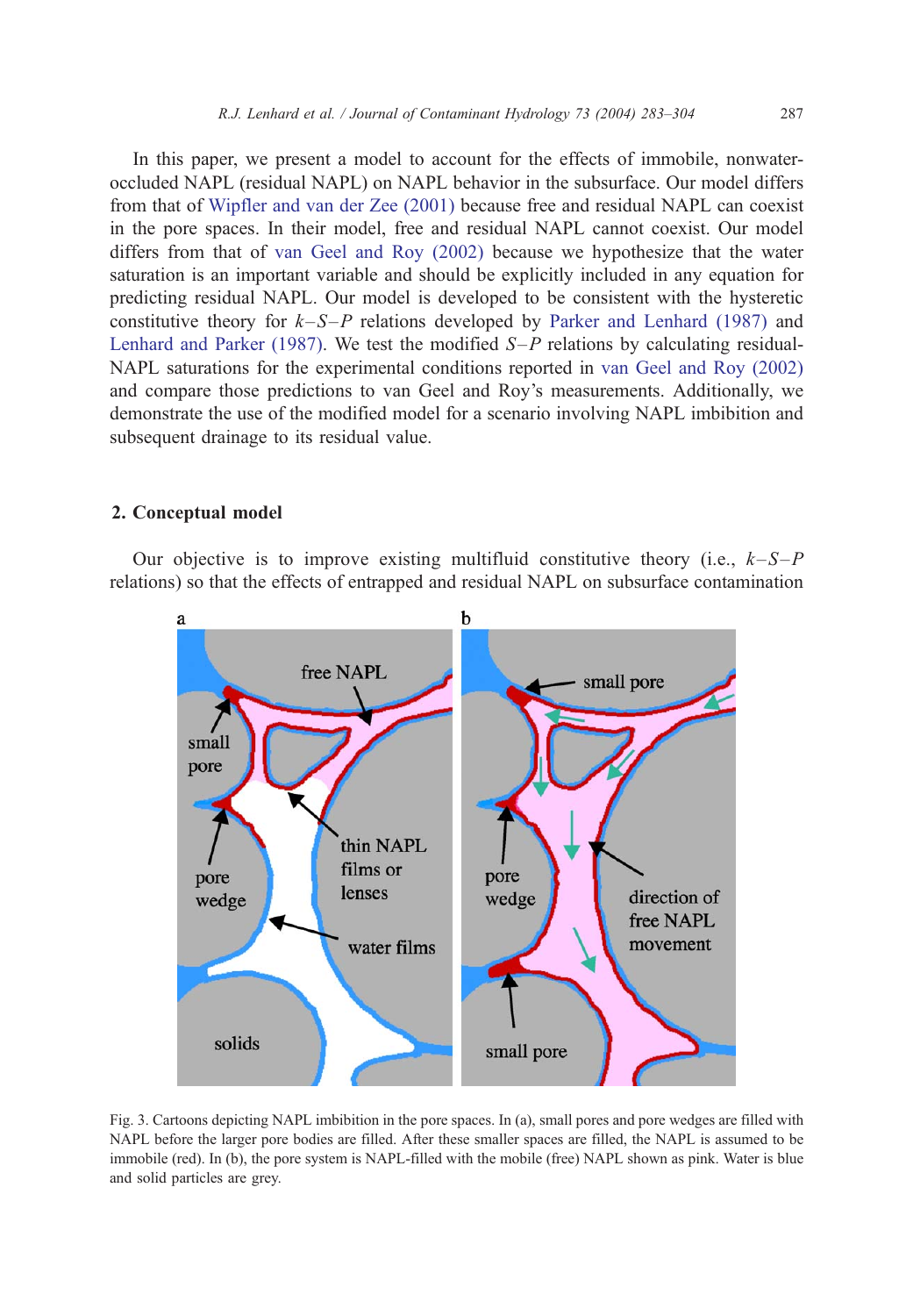and cleanup can be predicted. However, we first want to give a conceptual understanding of 'residual' NAPL, as we will use it in our model.

We hypothesize that NAPL in small pores and small pore wedges can be considered to be immobile because (1) the pore dimensions are small and any advection of NAPL through those spaces would be negligible or (2) the pore spaces are 'dead-end' channels that are unable to conduct NAPL. We also hypothesize that NAPL adjacent to water films that are adsorbed to solid particles do not effectively contribute to NAPL advection and can be considered to be immobile [\(Fig. 3\),](#page-4-0) especially if the water films are thin. We reason that there is no significant 'slippage' along the NAPL –water interface after the NAPL wets water films. Therefore, the NAPL at the interface should move at the same velocity as the water at the interface, which would likely be negligible relative to the velocity of NAPL at the centers of the pores.

Once the small pores and pore wedges are filled with NAPL and the NAPL films are formed [\(Fig. 3a\)](#page-4-0), the NAPL in those spaces becomes practically immobile. Therefore, the 'residual' NAPL forms during NAPL imbibition, not during drainage. We do not feel that NAPL in small pores and pore wedges, and as films on water surfaces, are mobile during NAPL imbibition, but immobile during drainage. After forming, the 'residual' NAPL does not contribute to NAPL advection whether the NAPL is imbibing or draining. In a pore system filled with NAPL, some NAPL can potentially move and some NAPL is assumed to be immobile. We call the NAPL that can potentially move 'free' NAPL and we call the nonwater-occluded NAPL, assumed to be immobile, 'residual' NAPL [\(Fig. 3b\).](#page-4-0)

#### 3. Model development

We will modify the hysteretic, multifluid  $k-S-P$  model of [Parker and Lenhard \(1987\)](#page-21-0) and [Lenhard and Parker \(1987\),](#page-21-0) which is valid for air –NAPL –water systems in strongly water-wet porous media where water is the wetting fluid and air and NAPL are nonwetting fluids with NAPL wetting water surfaces relative to air. The intent is to minimize changes to the existing model so that coding the improvements will not be a major undertaking, but the use of the model in flow and transport simulators will yield results that more accurately reflect NAPL behavior in the field.

It is appropriate to first give definitions of saturation terms that will be used in the model because both apparent and effective saturations are used and readers may not be familiar with the existing model. An apparent saturation is a scaled fluid saturation that is corrected (adjusted) for entrapped fluids. An effective saturation is a scaled saturation that is not corrected for entrapped fluids. Typically, an effective saturation refers to a single fluid form (e.g., water, entrapped air), whereas an apparent saturation includes multiple fluid forms because it accounts for entrapped fluids. Apparent saturations are used to obtain a more accurate description of the distribution of fluids in the pore spaces. The apparent water saturation is predicted from the NAPL –water capillary pressure and the water saturation-path history. The apparent total-liquid saturation is predicted from the air –NAPL capillary pressure and the total-liquid saturation-path history. The entrapped and non-entrapped saturations are determined from the apparent saturations and saturation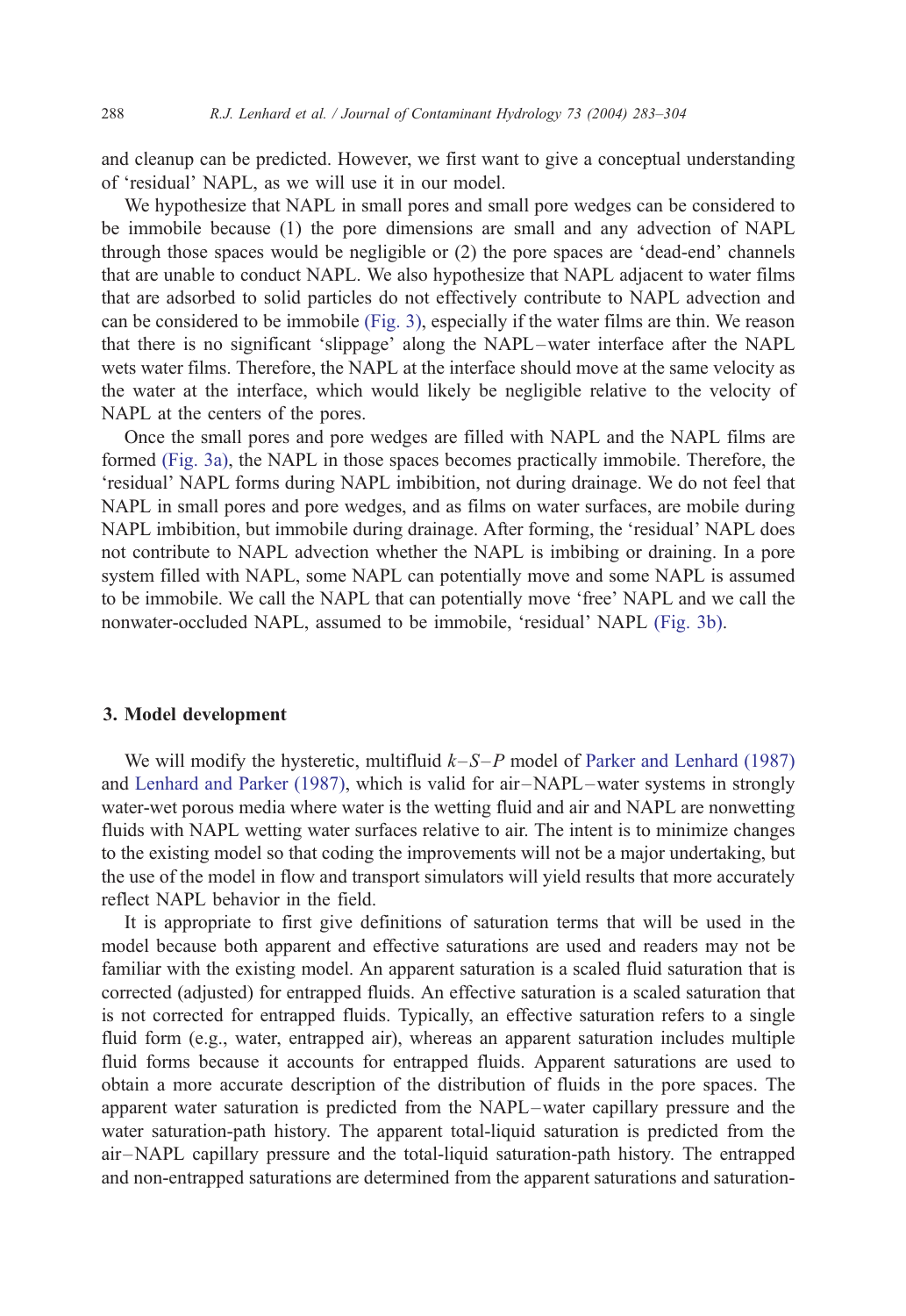path histories. Readers are referred to [Parker and Lenhard \(1987\),](#page-21-0) [Lenhard and Parker](#page-21-0) (1987), and [Lenhard \(1992\)](#page-21-0) for further discussion of effective and apparent saturations.

#### 3.1. Saturation definitions

The apparent water saturation is defined as

$$
\bar{\bar{S}}_{w} = \frac{S_{w} + S_{oe} + S_{aew} - S_{wr}}{1 - S_{wr}}
$$
\n(1)

where  $S_w$  is the water saturation,  $S_{oe}$  is the entrapped-NAPL saturation (occluded by water),  $S_{\text{aew}}$  is the entrapped-air saturation in water (occluded by water), and  $S_{\text{wr}}$  is the residual-water saturation, which is assumed to be immobile and the value of which is independent of the water saturation-path history. The entrapped-NAPL saturation in water  $(S<sub>oe</sub>)$  includes the entrapped air in the entrapped NAPL that is occluded by water.

The apparent total-liquid saturation is defined as

$$
\overline{\overline{S}}_t = \frac{S_w + S_o + S_{ae} - S_{wr}}{1 - S_{wr}}\tag{2}
$$

where  $S_0$  is the total-NAPL saturation and  $S_{ac}$  is the total entrapped-air saturation. The total entrapped-air saturation  $(S_{ac})$  is the sum of entrapped-air saturations occluded by water and occluded by the NAPL, i.e.,

$$
S_{\text{ae}} = S_{\text{aew}} + S_{\text{aeo}} \tag{3}
$$

where  $S_{\text{aco}}$  is the entrapped-air saturation occluded by the NAPL, which is not also occluded by water (not the entrapped air in the entrapped NAPL). The values of  $S_{\text{oe}}$ ,  $S_{\text{aew}}$ , and  $S_{\text{ae}}$  in Eqs. (1) and (2) are functions of the water and total-liquid saturation-path histories (see [Lenhard, 1992](#page-21-0) for details). Equations  $(1)$  – $(3)$  are given for the convenience of the reader; the definitions of the apparent water and total-liquid saturations are unchanged from the existing model.

The modifications to the constitutive theory are presented in two sections. The first section (3.2) describes changes to the  $S-P$  submodel and the second section (3.4) describes changes to the  $k-S$  submodel. We refer to the  $S-P$  relations described in [Parker](#page-21-0) and Lenhard (1987) and [Lenhard \(1992\)](#page-21-0) and the  $k-S$  relations described in [Lenhard and](#page-21-0) Parker (1987) as the 'existing' models.

# $3.2. S-P submodel$

The major modification to the existing  $S-P$  model is to divide the nonwater-occluded NAPL into free (mobile) and residual (immobile) components and to predict the residual component using the total-liquid and water saturation-path histories. In the existing model, the total-NAPL saturation consists of two components: free- and entrapped-NAPL saturations. The free-NAPL saturation is mobile and the entrapped-NAPL saturation is immobile. In our modification, we define the total-NAPL saturation to consist of three components: free-, entrapped-, and residual-NAPL saturations. The free-NAPL saturation is the portion of the NAPL that is continuous and mobile with regard to NAPL advection.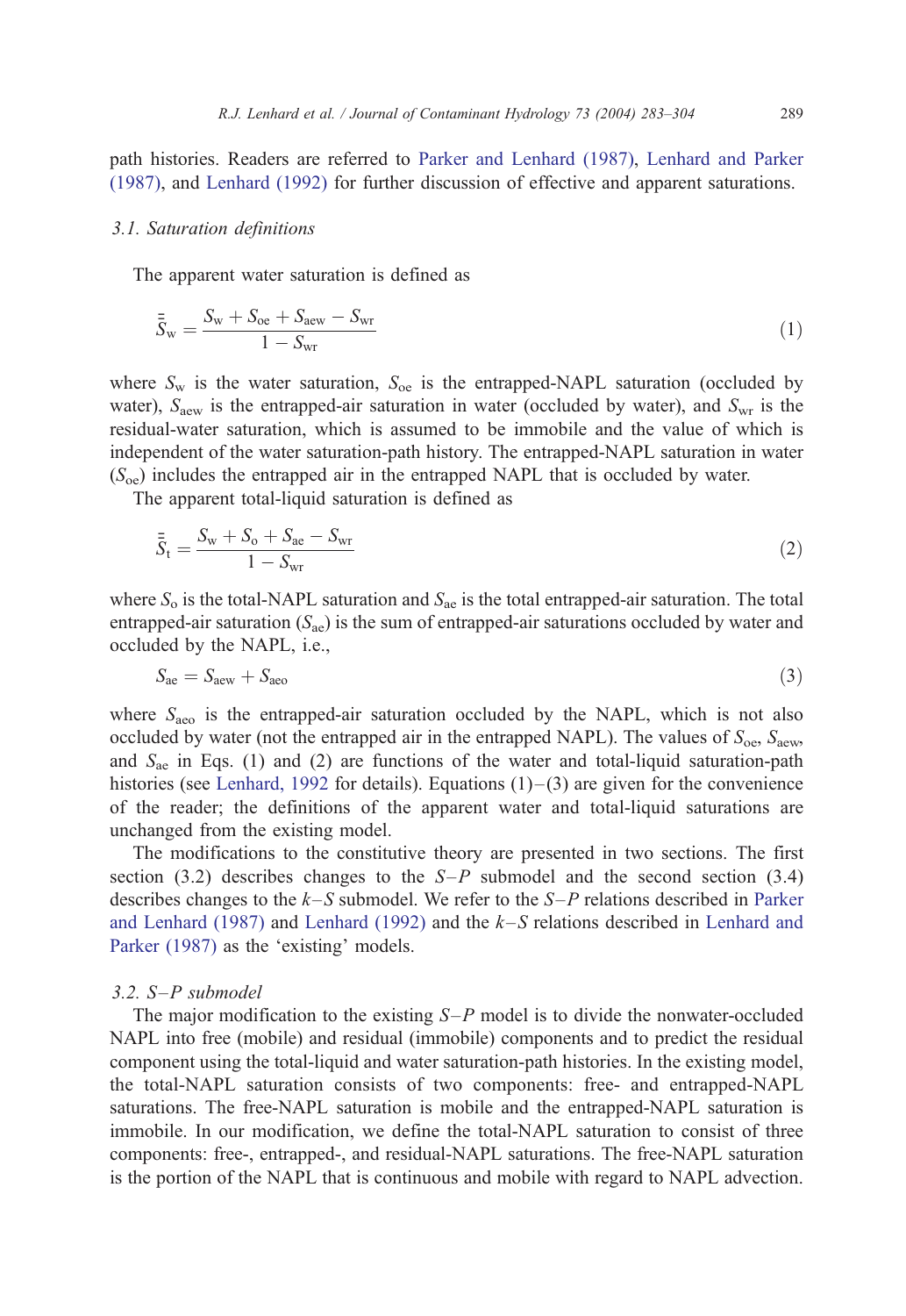The entrapped-NAPL saturation is the portion of the NAPL consisting of discontinuous, immobile ganglia occluded by water. The residual-NAPL saturation is the portion of the NAPL that is not occluded by water, but is immobile. We redefine the total-NAPL saturation as

$$
S_0 = S_{\text{of}} + S_{\text{oe}} + S_{\text{or}} \tag{4}
$$

where  $S_{\text{of}}$  is the free-NAPL saturation,  $S_{\text{oe}}$  is the entrapped-NAPL saturation, and  $S_{\text{or}}$  is the residual-NAPL saturation. The symbol  $S_{\text{or}}$  in the existing model is used to denote the maximum amount of water-occluded NAPL with coexisting entrapped air for a given water saturation-path history. Using symbols consistent with this manuscript, the symbol  $S_{\text{or}}$  in the existing model should be replaced with  $S_{\text{oe}}^{\text{max}}$ . [Van Geel and Roy \(2002\)](#page-21-0) used the same definition for total-NAPL saturation  $(S_0)$  that we use in Eq. (4). To determine the total-NAPL saturation  $(S_0)$ , each component on the right-hand side of Eq. (4) needs to be calculated based on the total-liquid and water saturation-path histories and the NAPL – water and air-NAPL capillary pressures. The total-NAPL saturation  $(S_0)$  does not approach zero when the free-NAPL saturation  $(S_{of})$  approaches zero.

#### 3.3. Residual saturation

We theorize that the residual-NAPL saturation depends largely on two factors. The first factor is related to the volume of pore space occupied by NAPL, while the second factor is related to the size of the pores containing the NAPL. We propose that these factors affect the value of the residual-NAPL saturation in a nonlinear manner. Accordingly, we propose that the residual-NAPL saturation can be predicted using a power function of the form

$$
\bar{S}_{\text{or}} = AB^{\lambda}C^{\eta} = \frac{S_{\text{or}}}{1 - S_{\text{wr}}}
$$
\n(5)

where  $S_{\text{or}}$  is the effective residual-NAPL saturation, A is a calibration term that reflects the maximum residual-NAPL saturation possible for a porous medium,  $B$  is a factor related to the volume of pore space occupied by NAPL, C is a factor related to the size of the pores containing the NAPL, and  $\lambda$  and  $\eta$  are power law exponents.

The calibration term  $(A)$  in Eq. (5) is related to the maximum residual-NAPL saturation  $(S<sub>or</sub><sup>max</sup>)$  that can be obtained in a porous medium. It is porous medium and fluid-specific. We will use the B and C terms in Eq.  $(5)$  to scale the maximum residual-NAPL saturation (the A term) to predict the effective residual-NAPL saturation for given conditions. The maximum residual-NAPL saturation  $(S_{\text{or}}^{\text{max}})$  can be measured by draining water to its residual-water saturation in a two-phase NAPL –water fluid system that is initially watersaturated, followed by draining NAPL to its residual-NAPL saturation. For spreading NAPLs (NAPLs for which the sum of the NAPL-water and air-NAPL interfacial tensions is equal to or less than the air –water interfacial tension), the NAPL will form a film (will spread) on the water surfaces when the maximum residual-NAPL saturation  $(S_{\text{or}}^{\text{max}})$  is measured. For nonspreading NAPLs (NAPLs for which the sum of the NAPLwater and air-NAPL interfacial tensions is greater than the air-water interfacial tension), the NAPL will form lenses on the water surfaces when the maximum residual-NAPL saturation  $(S_{\text{or}}^{\text{max}})$  is measured. We reason that the different behavior of spreading and nonspreading NAPLs in porous media can be addressed via the calibration term (A) in Eq. (5). Measurement systems similar to those described by [Lenhard and Parker \(1988\),](#page-21-0) [Busby](#page-20-0)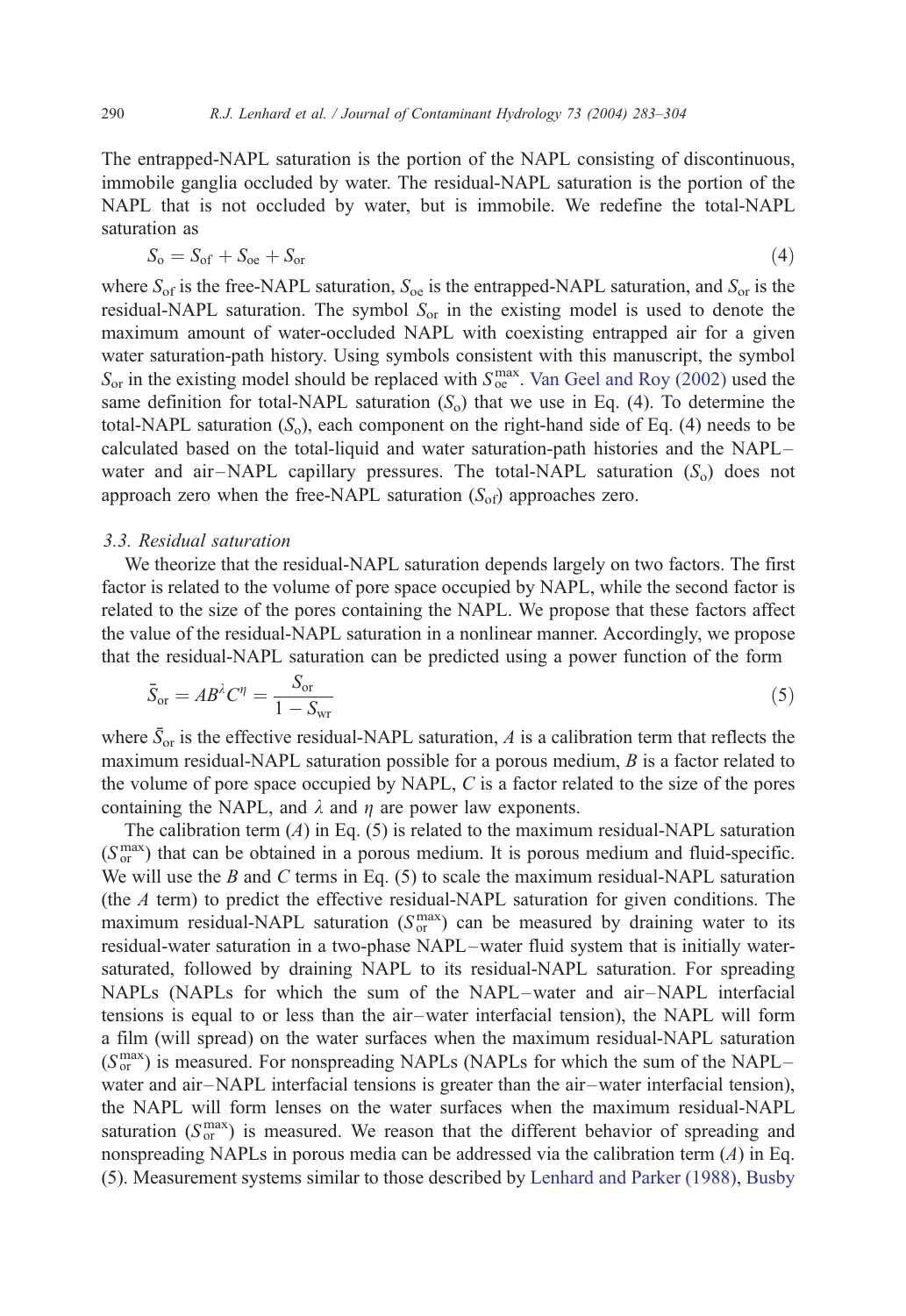et al. (1995), and [van Geel and Roy \(2002\)](#page-21-0) can be used to determine the maximum residual-NAPL saturation ( $S_{\text{or}}^{\text{max}}$ ). After  $S_{\text{or}}^{\text{max}}$  is measured, it must be scaled to yield an effective saturation using

$$
A = \bar{S}_{\text{or}}^{\text{max}} = \frac{S_{\text{or}}^{\text{max}}}{1 - S_{\text{wr}}} \tag{6}
$$

The term  $B$  in Eq. (5) is a measure of the volume fraction of pore space occupied by NAPL. An expression for B must ensure that it is 0 when the residual-NAPL saturation  $(S_{\text{or}})$  is 0 and that it is 1 when  $S_{\text{or}}$  is at its maximum for a given water saturation-path history. Accordingly, we propose the relationship

$$
B = \frac{\bar{\bar{S}}_t^{\text{max}} - \bar{\bar{S}}_w}{1 - \bar{\bar{S}}_w} \tag{7}
$$

where  $\bar{S}_{t}^{\text{max}}$  is the historic maximum apparent total-liquid saturation in an air-NAPL-water fluid system. Using Eq. (7),  $B=0$  when the apparent water saturation  $(\bar{S}_{w})$  is equal to the historic maximum apparent total-liquid saturation ( $\bar{S}_{t}^{max}$ ), which occurs when either NAPL imbibes into a two-phase air–water system or when all of the NAPL becomes entrapped in water. In both cases, conditions are such that the residual-NAPL saturation  $(S_{\text{or}})$  is 0. The apparent water saturation  $(\bar{S}_{w})$  can never be greater than the historic maximum apparent totalliquid saturation  $(\bar{S}_{t}^{\text{max}})$  because it would mean that the apparent water saturation is greater than the apparent total-liquid saturation  $(\bar{S}_t)$ , which is physically impossible. The largest residual-NAPL saturation for a given water saturation-path history will occur when the historic maximum apparent total-liquid saturation ( $\bar{S}^{\text{max}}_{t}$ ) is 1. For the conditions that pertain to measuring the maximum residual-NAPL saturation ( $S_{\text{or}}^{\text{max}}$ ), B is also 1 because  $\bar{S}_{\text{t}}^{\text{max}} = 1$ and  $S_w = S_{wr}$ . When conducting numerical simulations, the historic maximum apparent totalliquid saturation ( $\bar{S}^{\text{max}}_t$ ) needs to be updated after every time step for each node.

The term  $C$  in Eq. (5) is a measure of the size (radii) of the pores containing the NAPL. We use this measure to estimate the volume of NAPL that is immobile in thin films or lenses on water surfaces. Again, this term must be 0 when the residual-NAPL saturation  $(S_{\text{or}})$  is 0 and be 1 when  $S_{\text{or}}$  is a maximum  $(S_{\text{or}} = S_{\text{or}}^{\text{max}})$ . For the former constraint, immobile NAPL in thin films or lenses on water surfaces will only be zero when the apparent water saturation  $(\bar{S}_{w})$  is 1 or when a two-phase air-water system exists. For the latter constraint, the maximum value of immobile NAPL in thin films or lenses on water surfaces should theoretically occur when the apparent water saturation ( $\bar{\bar{S}}_{\rm w}$ ) is 0—the water saturation  $(S_w)$  is equal to the residual-water saturation  $(S_{wr})$ . An expression that meets these constraints is

$$
C = (1 - \bar{\bar{S}}_{\rm w})\tag{8}
$$

Substituting expressions for A, B, and C (Eqs.  $(6)$ – $(8)$ ) into Eq. (5), the following equation for predicting the effective residual-NAPL saturation as a function of saturation-path history is obtained:

$$
\bar{S}_{\rm or} = \bar{S}_{\rm or}^{\rm max} \left( \frac{\bar{\bar{S}}_{\rm t}^{\rm max} - \bar{\bar{S}}_{\rm w}}{1 - \bar{\bar{S}}_{\rm w}} \right)^{\lambda} (1 - \bar{\bar{S}}_{\rm w})^{\eta} \tag{9}
$$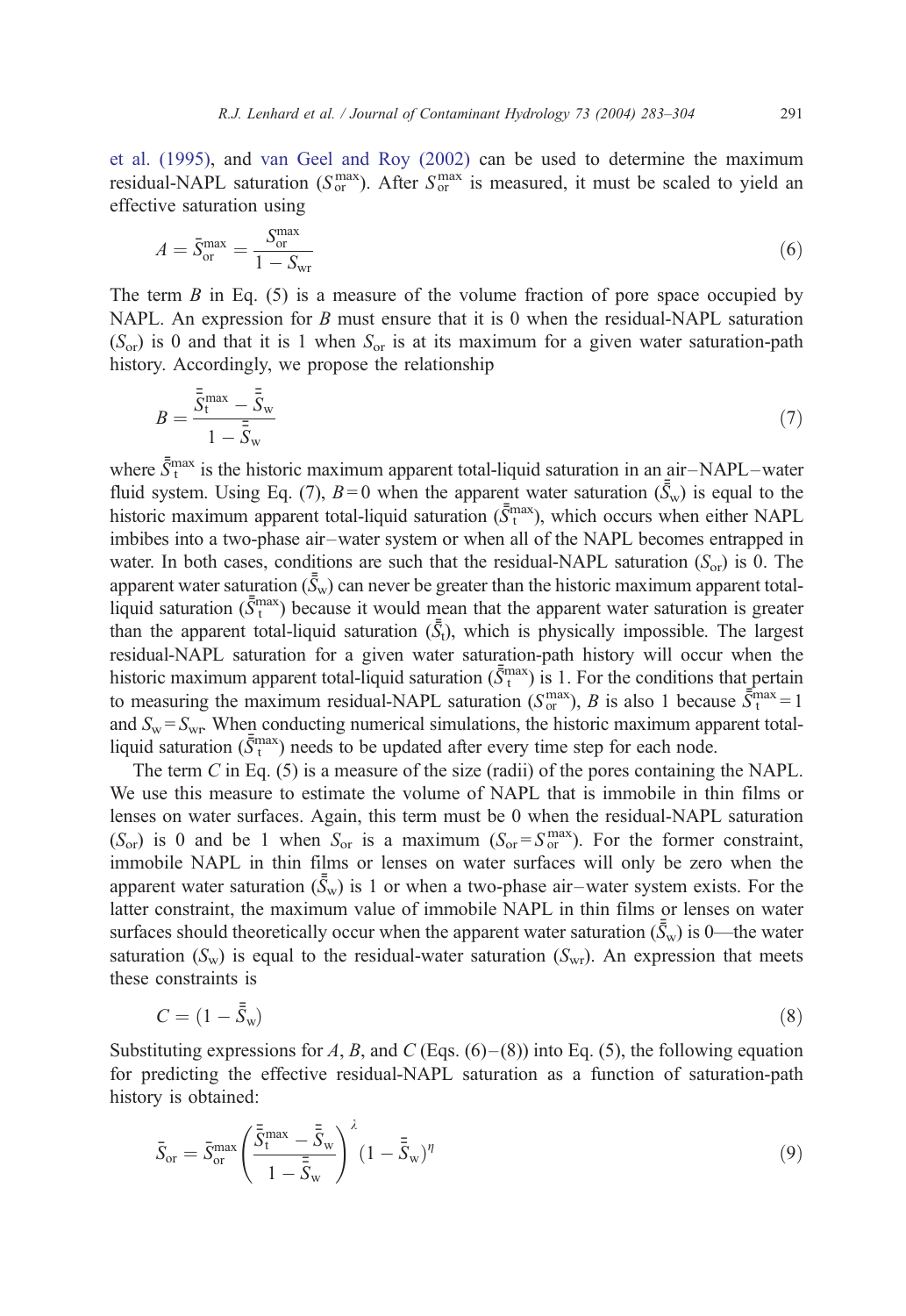To determine the power law exponent  $\lambda$  in Eq. (9), we hypothesize that immobile NAPL in pore wedges and in small pores will increase as the volume of pore space that contains NAPL increases. As the NAPL invades larger-sized pores, small pores can become accessible to the NAPL that otherwise would not be accessible. However, the rate of increase in residual NAPL will decrease as the volume of pore space that contains NAPL becomes larger (the volume of pore space in pore wedges and in small pores relative to the total pore volume will decrease as NAPL invades larger pores). Consequently, we propose using  $\lambda = 0.5$  as a first approximation. To determine the power law exponent  $\eta$  in Eq. (9), we hypothesize that the volume of immobile NAPL in thin films or lenses on water surfaces will be greater when NAPL is in smaller radii pore spaces relative to larger radii pore spaces (more surface area in a given volume). As smaller radii pores become accessible to the NAPL because of water drainage, then the volume of immobile NAPL in thin films or lenses on water surfaces will increase at an increasing rate. Accordingly, we propose using  $\eta = 2$  based on the hypothesis that the increase in the volume of NAPL present in thin films or as lenses on water surfaces as the apparent water saturation  $(\bar{S}_{w})$  becomes smaller follows a pattern similar to the variation of tortuosity as the water saturation decreases, as proposed by [Burdine \(1953\).](#page-20-0)

Substituting the proposed values for  $\lambda$  and  $\eta$  in Eq. (9), the following predictive equation for the effective residual-NAPL saturation is

$$
\bar{S}_{\rm or} = \bar{S}_{\rm or}^{\rm max} (\bar{\bar{S}}_{\rm t}^{\rm max} - \bar{\bar{S}}_{\rm w})^{0.5} (1 - \bar{\bar{S}}_{\rm w})^{1.5}
$$
\n(10)

The only other modification needed for the existing model addresses air entrapment. In the existing model, entrapped air is a function of the total-NAPL saturation. In our modification, we assume that all entrapped air in the NAPL (i.e.,  $S_{\text{aeo}}$ ) is entrapped only by the free NAPL and not by any residual NAPL. Therefore, entrapped air in NAPL should be a function of the free-NAPL saturation and not the total-NAPL saturation.

# $3.4. k-S submodel$

Using the modifications in the  $S-P$  model,  $k-S$  relations can be predicted using an approach similar to that used in the existing model. Predictions of the water and air relative permeabilities are identical to those in the existing model. The major modification is in the determination of the NAPL relative permeability  $(k_{\rm ro})$ . The key assumption is that all of the residual NAPL is contained in pore spaces indexed between the apparent water saturation  $(\bar{S}_{w})$  and the sum of the apparent water saturation and the effective residual-NAPL saturation  $(\bar{S}_{w} + \bar{S}_{or})$ . This assumption is necessary to obtain an expedient method to predict the NAPL relative permeability. If we knew how the residual NAPL is distributed throughout the pore spaces indexed between the historic maximum apparent total-liquid saturation ( $\bar{S}_{\tau}^{max}$ ) and the apparent water saturation ( $\bar{S}_{w}$ ), then we could develop a protocol for estimating the NAPL relative permeability  $(k_{\rm ro})$  that reflects the distribution of discontinuous and continuous residual NAPL in porous media. In the absence of a well-defined theory describing the distribution of residual NAPL, we have used the above assumption as a first approximation.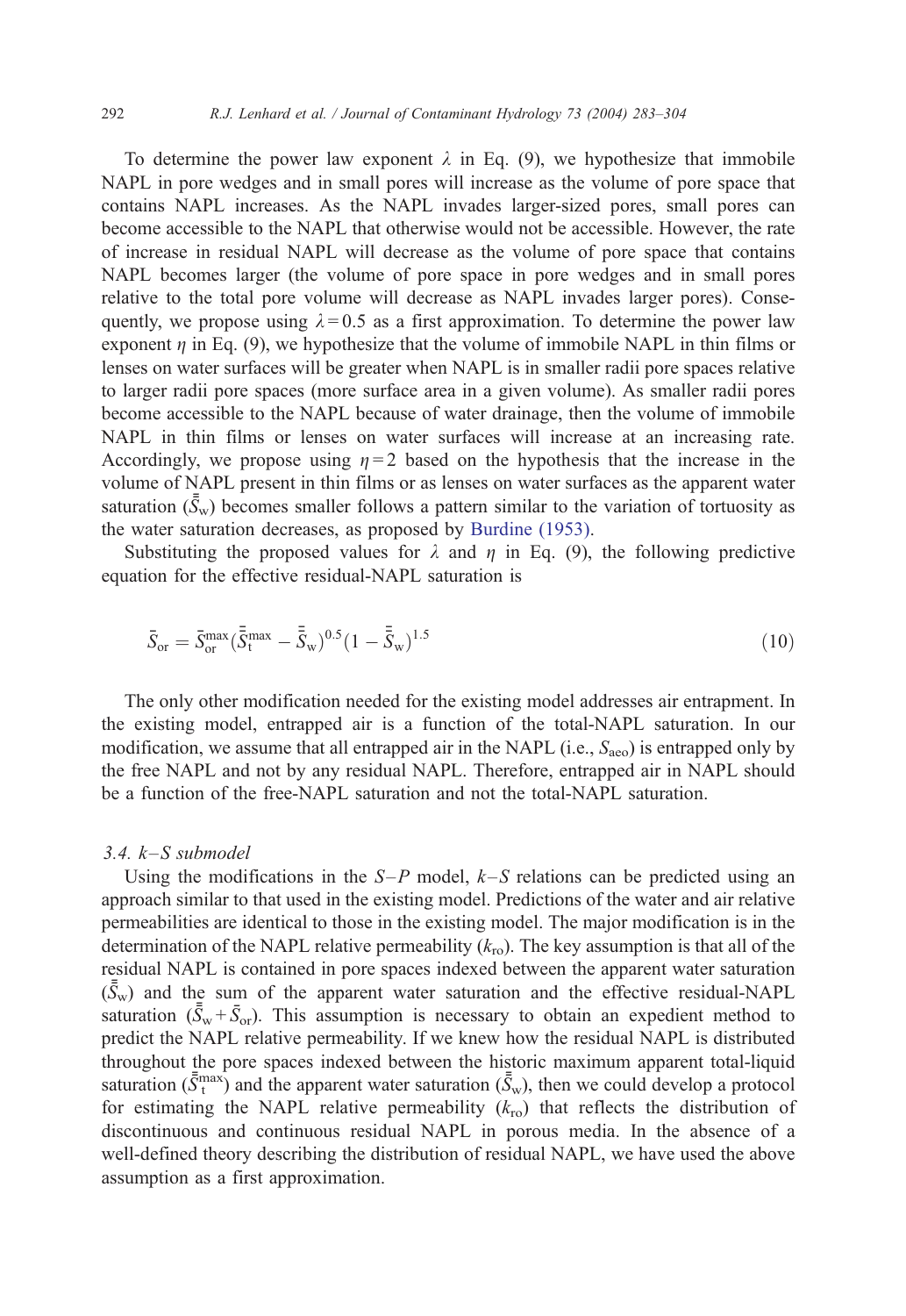Applying the above assumption to [Mualem's \(1976\)](#page-21-0) integral expression for relative permeability to account for effects of residual NAPL and entrapped air on the NAPL relative permeability  $(k_{\rm ro})$ , the integral expression becomes

$$
k_{\rm ro} = \bar{S}_{\rm of}^{0.5} \left\{ \frac{\int_{\bar{\bar{S}}_{\rm v} + \bar{S}_{\rm or}}^{\bar{\bar{S}}_{\rm t}} \frac{d\bar{S}_{\rm e}}{h(\bar{S}_{\rm e})} - \int_{0}^{\bar{S}_{\rm aco}} \frac{d\bar{S}_{\rm aco}}{h(\bar{S}_{\rm e})} \right\}^2 \tag{11}
$$

where  $\bar{S}_{\text{aeo}}$  is the effective entrapped-air saturation in the free NAPL,  $\bar{S}_{\text{e}}$  is the effective porosity in which the flow of the fluid under consideration can potentially occur, and  $h(\bar{S}_{e})$ is a surrogate for the pore-size distribution of the porous medium. The limits of integration are chosen so that the integration of the relative permeability integral is performed only over the pore space containing mobile NAPL. Both the effective free-NAPL saturation term (tortuosity term) and the integrals in the numerator of Eq. (11) will approach zero as the free-NAPL saturation  $(S_{of})$  approaches zero. In the model proposed by [van Geel and](#page-21-0) Roy (2002), only the tortuosity term approaches zero as  $S_{\rm of}$  approaches zero.

Following [Lenhard and Parker \(1987\),](#page-21-0) the integral on the right-hand side in the numerator of Eq. (11), which corrects for obstruction of NAPL flow by the entrapped air in the free NAPL, can be expressed in terms of  $\bar{S}_e$  for different saturation-path histories. For saturation-path histories for which all of the free NAPL is in pores that were previously occupied by air in the air-NAPL-water system  $(\bar{S}_{w} + \bar{S}_{or} \ge \bar{S}_{t}^{min})$ , the transformation yields

$$
\int_0^{\bar{S}_{\text{aeo}}}\frac{d\bar{S}_{\text{aeo}}}{h(\bar{S}_{\text{e}})} = \frac{\bar{S}_{\text{aeo}}^{\text{max}}}{1 - \bar{S}_{\text{t}}^{\text{min}}}\int_{\bar{S}_{\text{w}}+\bar{S}_{\text{or}}}^{\bar{\bar{S}}_{\text{t}}}\frac{d\bar{S}_{\text{e}}}{h(\bar{S}_{\text{e}})}
$$
(12)

where  $\bar{S}_{\text{aeo}}^{\text{max}}$  is the effective maximum entrapped-air saturation that resulted from advancing air-NAPL interfaces and  $\bar{S}_{t}^{\min}$  is the historic minimum apparent total-liquid saturation. The effective maximum entrapped-air saturation  $(\bar{S}_{\text{aeo}}^{\text{max}})$  is a function of the historic minimum apparent total-liquid saturation  $(\bar{S}_{t}^{\min})$ .

For saturation-path histories for which only some of the free NAPL is in pores that were previously occupied by air in the air –NAPL –water system and the remainder of the free NAPL is in smaller pores that were previously occupied by air in the air-water system  $(\bar{S}_{w} + \bar{S}_{or} < \bar{S}_{t}^{min}$  and  $\bar{S}_{t}^{min} \ge \Delta \bar{S}_{w}^{av}$ , the transformation yields

$$
\int_0^{\bar{S}_{\text{ato}}}\frac{d\bar{S}_{\text{aeo}}}{h(\bar{S}_{\text{e}})} = \frac{\bar{S}_{\text{aew}}^{\text{max}}}{1 - \Delta\bar{S}_{\text{w}}^{\text{av}}} \int_{\Psi}^{\bar{\bar{S}}_{\text{t}}^{\text{min}}} \frac{d\bar{S}_{\text{e}}}{h(\bar{S}_{\text{e}})} + \frac{\bar{S}_{\text{aeo}}^{\text{max}}}{1 - \bar{\bar{S}}_{\text{t}}^{\text{min}}} \int_{\bar{\bar{S}}_{\text{t}}^{\text{min}}}^{\bar{\bar{S}}_{\text{t}}} \frac{d\bar{S}_{\text{e}}}{h(\bar{S}_{\text{e}})}
$$
(13)

where  $\bar{S}_{\text{aew}}^{\text{max}}$  is the effective maximum entrapped-air saturation that resulted from advancing air-water interfaces,  $\Delta \bar{S}_{w}^{aw}$  is the effective water saturation at the saturation-path reversal from the main  $S-P$  path to a scanning water imbibition path in a twophase air–water fluid system, and  $\Psi$  is the maximum of either  $\bar{S}_{w} + \bar{S}_{or}$  or  ${}^{\Delta}S_{w}^{aw}$ .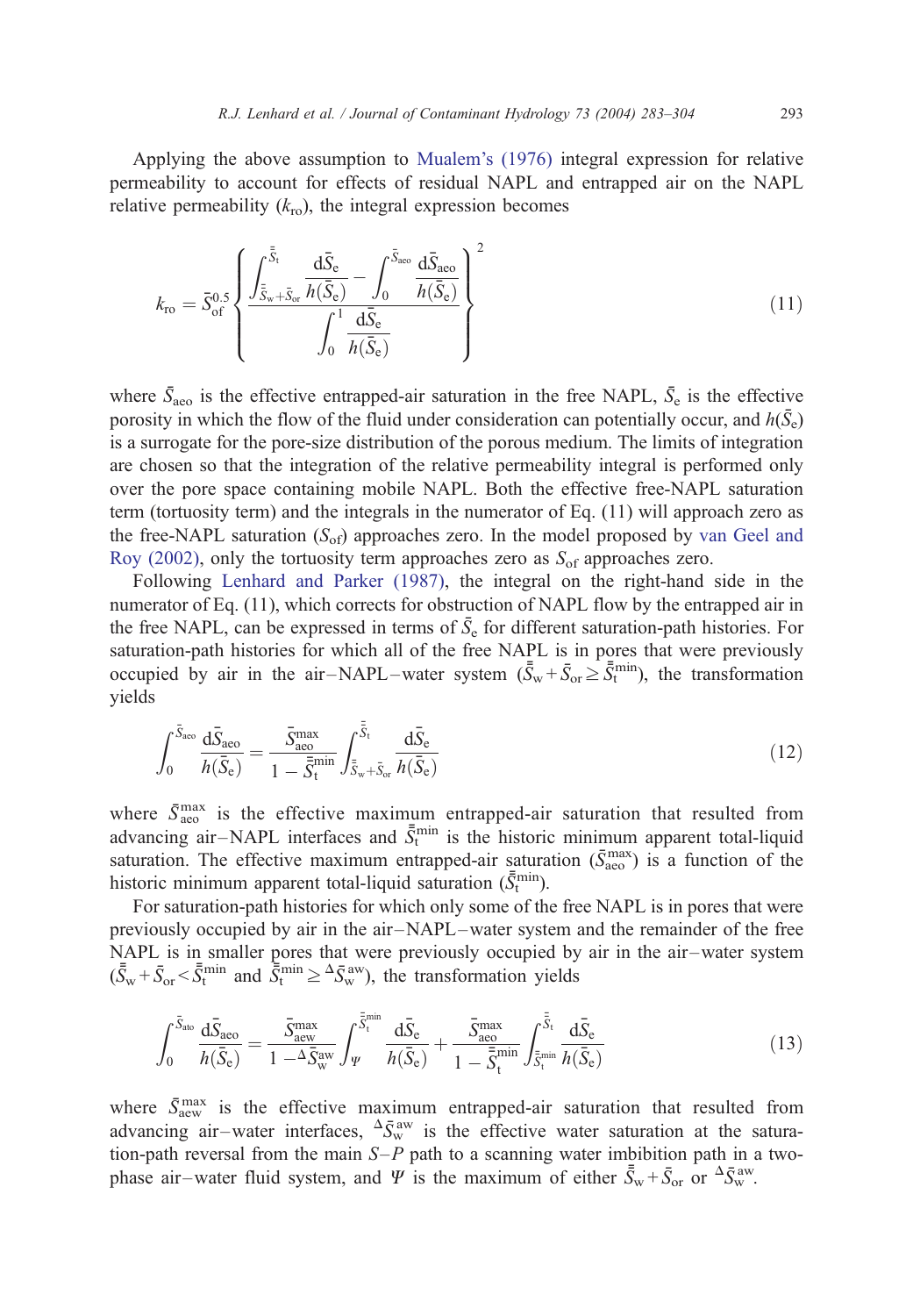For saturation-path histories for which only some of the free NAPL is in pores that were previously occupied by air in the air-NAPL-water system and the remainder of the free NAPL is in smaller pores that were never occupied by air in either the air-water or air-NAPL-water systems  $(\bar{S}_{w} + \bar{S}_{or} < \bar{S}_{t}^{min}$  and  $\bar{S}_{t}^{min} < \Delta \bar{S}_{w}^{aw}$ ), the transformation yields

$$
\int_0^{\bar{S}_{\text{aeo}}}\frac{\mathrm{d}\bar{S}_{\text{aeo}}}{h(\bar{S}_{\text{e}})} = \frac{\bar{S}_{\text{aeo}}^{\text{max}}}{1 - \bar{\bar{S}}_t^{\text{min}}} \int_0^{\bar{\bar{S}}_t} \frac{\mathrm{d}\bar{S}_{\text{e}}}{h(\bar{S}_{\text{e}})}
$$
(14)

where  $\Omega$  is the maximum of either  $\bar{S}_{w} + \bar{S}_{or}$  or  $\bar{S}_{t}^{min}$ .

Following [van Genuchten \(1980\),](#page-21-0) closed-form expressions for the NAPL relative permeability  $(k_{\rm ro})$  of different saturation-path histories that account for residual NAPL are obtained by substituting Eqs.  $(12)$  – $(14)$  into Eq.  $(11)$  and integrating.

For the condition  $\bar{S}_{w} + \bar{S}_{or} \ge \bar{S}_{t}^{min}$ , the solution is

$$
k_{\rm ro} = \bar{S}_{\rm of}^{0.5} \left\{ \begin{bmatrix} 1 - (\bar{\bar{S}}_{\rm w} + \bar{S}_{\rm or})^{1/m} \end{bmatrix}^m \left( 1 - \frac{\bar{S}_{\rm aeo}^{\rm max}}{1 - \bar{\bar{S}}_{\rm t}^{\rm min}} \right) \\\ - (1 - \bar{\bar{S}}_{\rm t}^{1/m})^m \left( 1 - \frac{\bar{S}_{\rm aeo}^{\rm max}}{1 - \bar{\bar{S}}_{\rm t}^{\rm min}} \right) \end{bmatrix}^2 \right\} \tag{15}
$$

where  $m$  is a parameter of the [van Genuchten \(1980\)](#page-21-0)  $S-P$  equation.

For the condition  $\bar{S}_{w} + \bar{S}_{or} < \bar{S}_{t}^{\min}$  and  $\bar{S}_{t}^{\min} \geq {}^{\Delta} \bar{S}_{w}^{\text{aw}}$ , the solution is

$$
k_{\rm ro} = \bar{S}_{\rm of}^{0.5} \left\{ \begin{bmatrix} 1 - (\bar{\bar{S}}_{\rm w} + \bar{S}_{\rm or})^{1/m} \end{bmatrix}^m - (1 - \bar{\bar{S}}_{\rm t}^{1/m})^m \left( 1 - \frac{\bar{S}_{\rm aco}^{\rm max}}{1 - \bar{\bar{S}}_{\rm t}^{\rm min}} \right) \\ - \left[ 1 - (\bar{\bar{S}}_{\rm t}^{\rm min})^{1/m} \right]^m \left[ \frac{\bar{S}_{\rm aco}^{\rm max}}{1 - \bar{\bar{S}}_{\rm t}^{\rm min}} - \frac{\bar{S}_{\rm aev}^{\rm max}}{1 - \bar{\Delta} \bar{S}_{\rm w}^{\rm max}} \right] \\ - (1 - \Psi^{1/m})^m \left( \frac{\bar{S}_{\rm aev}^{\rm max}}{1 - \bar{\Delta} \bar{S}_{\rm w}^{\rm max}} \right) \end{bmatrix} \right\} \tag{16}
$$

For the condition  $\bar{S}_{w} + \bar{S}_{or} < \bar{S}_{t}^{\min}$  and  $\bar{S}_{t}^{\min} < \Delta S_{w}^{\text{aw}}$ , the solution is

$$
k_{\rm ro} = \bar{S}_{\rm of}^{0.5} \left\{ \begin{bmatrix} 1 - (\bar{\bar{S}}_{\rm w} + \bar{S}_{\rm or})^{1/m} \end{bmatrix}^m - (1 - \bar{\bar{S}}_{\rm t}^{1/m})^m \left( 1 - \frac{\bar{S}_{\rm aeo}^{\rm max}}{1 - \bar{\bar{S}}_{\rm t}^{\rm min}} \right) \\ - (1 - \Omega^{1/m})^m \left( \frac{\bar{S}_{\rm aeo}^{\rm max}}{1 - \bar{\bar{S}}_{\rm t}^{\rm min}} \right) \end{bmatrix}^2 \right\} \tag{17}
$$

A stepwise approach to evaluating the above conditional statements is needed when determining the NAPL relative permeability  $(k_{\rm ro})$  in order to minimize the number of conditional statements that must be evaluated. The conditional statement  $\bar{S}_{w} + \bar{S}_{or} \ge \bar{S}_{t}^{min}$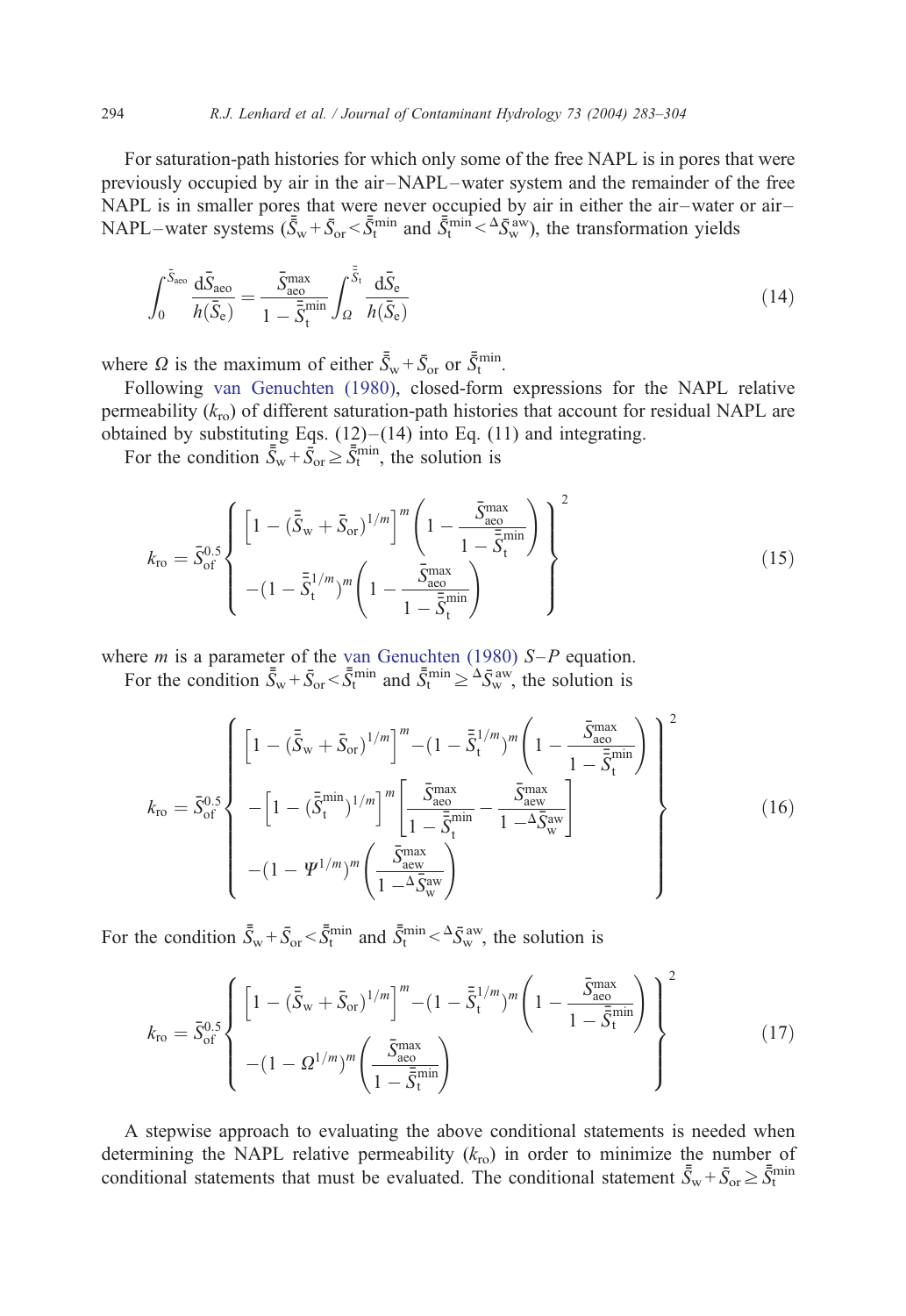needs to be evaluated first, followed by the second conditional statement  $(\bar{\bar{S}}_w + \bar{S}_{or} < \bar{\bar{S}}_t^{min}$ and  $\bar{S}_{\text{t}}^{\min} \ge \Delta \bar{S}_{\text{w}}^{\text{aw}}$ ), and subsequently by the last statement  $\bar{S}_{\text{w}} + \bar{S}_{\text{or}} < \bar{S}_{\text{t}}^{\min}$  and  $\bar{S}_{\text{t}}^{\min} < \Delta \bar{S}_{\text{w}}^{\min}$ ). For saturation-path histories other than  $\bar{S}_{w} + \bar{S}_{or} > \bar{S}_{t}^{\min}$ , the apparent total-liquid saturation  $(\bar{S}_t)$  will become equal to the historic minimum apparent total-liquid saturation  $(\bar{S}_{\tau}^{\min})$  before  $\bar{S}_{\tau}$  becomes equal to  $\bar{S}_{w} + \bar{S}_{or}$  as  $\bar{S}_{\tau}$  approaches  $\bar{S}_{w} + \bar{S}_{or}$ . When  $\bar{S}_{\tau}$ ,  $\bar{S}_{\tau}^{\min}$ , and  $\bar{\bar{S}}_{w} + \bar{S}_{or}$  are equal to each other, which means that all of the NAPL becomes residual NAPL, then the first conditional statement will apply. The first conditional statement will always hold when the apparent total-liquid saturation  $(\bar{S}_t)$  is equal to the sum of the apparent water saturation and the effective residual-NAPL saturation  $(\bar{S}_t = \bar{S}_{w} + \bar{S}_{or})$ . The predicted NAPL relative permeability  $(k_{\text{ro}})$  will be zero for this condition [see Eq. (15) for the condition  $\bar{S}_t = \bar{S}_{w} + \bar{S}_{or}$ ]. For the other solutions given by Eqs. (16) and (17), the NAPL relative permeability  $(k_{\rm ro})$  will never be zero because the apparent totalliquid saturation  $(\bar{S}_t)$  can never be equal to the sum of the apparent water saturation and the effective residual-NAPL saturation  $(\bar{S}_t = \bar{S}_w + \bar{S}_{or})$  for these saturation-path histories.

# 4. Discussion

Key elements of the proposed model are (1) some portion of the NAPL is predicted to remain in the pore spaces as residual NAPL unless all of it is entrapped by imbibing water, (2) the residual NAPL saturation is a function of the saturation-path history (not a constant), and (3) the NAPL relative permeability  $(k_{\rm ro})$  will approach zero as the free-NAPL saturation  $(S<sub>of</sub>)$  approaches zero. To calculate fluid saturations using the revised constitutive model in numerical models, the apparent total-liquid saturation  $(\bar{S}_t)$  is first determined from the air –NAPL capillary pressure and the total-liquid saturation-path history. From the apparent total-liquid saturation and the saturation-path histories, the total-liquid  $(S_t)$  and total entrapped-air  $(S_{ac})$  saturations are determined. Next, the apparent water saturation  $(\bar{S}_{w})$  is determined from the NAPL-water capillary pressure and the water saturation-path history. From the apparent water saturation and the saturationpath histories, the water  $(S_w)$  and entrapped-NAPL  $(S_{oe})$  saturations, as well as the entrapped-air saturation that resulted from advancing air-water interfaces  $(S_{\text{aew}})$ , are determined.

The next step is to determine if the apparent total-liquid saturation  $(\bar{S}_t)$  needs to be adjusted because of a limiting condition. For water drainage paths, the apparent total-liquid saturation  $(\bar{S}_t)$  should never be less than the sum of the apparent water saturation and the effective residual-NAPL saturation of the previous time step because residual NAPL is immobile and should not change between time steps during drainage. If it is  $(\bar{S}_t < \bar{S}_w + \bar{S}_{or})$ , then the apparent total-liquid saturation is set equal to the sum of the apparent water saturation at the current time step and the effective residual-NAPL saturation of the previous time step  $(\bar{S}_t = \bar{S}_w + \bar{S}_{or})$ . The corresponding total-liquid  $(S_t)$  and total entrappedair  $(S_{ae})$  saturations are then recalculated. For water imbibition paths, the apparent totalliquid saturation  $(\bar{S}_t)$  should never be less than the apparent water saturation  $(\bar{S}_w)$ . If it is, then the apparent total-liquid saturation is set to equal the apparent water saturation  $(\bar{S}_t = \bar{S}_w)$  and the total-liquid  $(S_t)$  and total entrapped-air  $(S_{ae})$  saturations are recalculated.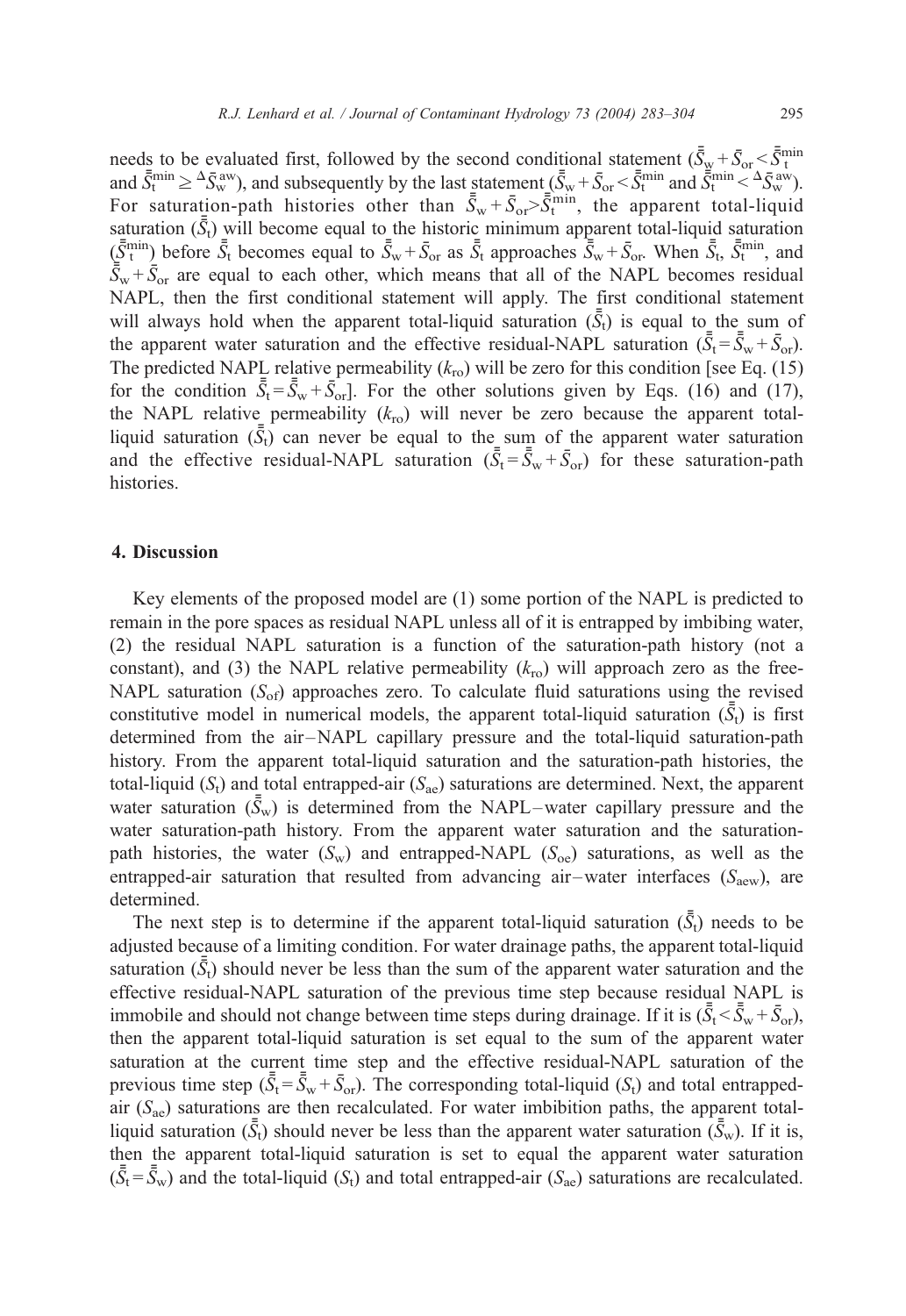<span id="page-13-0"></span>When the apparent total-liquid saturation equals the apparent water saturation  $(\bar{S}_t = \bar{S}_w)$ , then all of the NAPL will be trapped  $(S_o = S_{oe})$ .

The next step is to calculate the effective residual-NAPL saturation  $(\bar{S}_{or})$  at the current time step. From calculations in earlier steps, all other saturations ( $S_{\text{aeo}}$ ,  $S_{\text{of}}$ ,  $S_{\text{or}}$ ,  $S_{\text{o}}$ , etc.) can be determined. These values can be used to evaluate mass balances and determine relative permeabilities. The final step is to update the historic saturations  $\bar{S}_{w}^{\text{min}}$  (used to determine  $\bar{S}_{\text{oe}}$ ),  $\bar{S}_{t}^{\text{min}}$ , and  $\bar{S}_{t}^{\text{max}}$ . Because an air-NAPL-water fluid system exists, the effective water saturation at the saturation-path reversal from the main  $S-P$  path to a scanning water imbibition path in a two-phase air-water fluid system  $({}^{\Delta} \bar{S}_{w}^{aw})$  is fixed and does not need to be updated; it was established prior to NAPL imbibition.

It is expected that the presented modifications will yield more accurate predictions of NAPL behavior in the vadose zone. The revised model is applicable to NAPLs less dense than water (LNAPLs) and NAPLs more dense than water (DNAPLs). Although we have stated that the revised model pertains to the vadose zone (an air –NAPL –water fluid system), it can be used, like the existing model, to predict fluid behavior in two-phase airwater and NAPL-water systems. The model can be also used for both spreading and nonspreading NAPLs because the different behavior should be accounted for by the calibration term  $(\bar{S}_{or}^{max})$  in Eq. (10).

As an initial test of our predictive equation for residual NAPL, we compare predictions using Eq. (10) to experimental data recently published by [van Geel and Roy \(2002\),](#page-21-0) who used a spreading NAPL (heptane mixed with Sudan III dye). In the experiments, [van Geel](#page-21-0) and Roy (2002) measured the residual-NAPL saturation at three different water saturations on the main drainage  $S-P$  branch with varying initial NAPL saturations. One set of measurements was conducted at the residual-water saturation. We obtained the calibration parameter  $S_{\text{or}}^{\text{max}}$  by using Eq. (10) for experiments with an apparent water saturation of 0 (i.e.,  $S_w = S_{wr}$ ) and a historic maximum apparent total-liquid saturation ( $\bar{S}_{t}^{max}$ ) of 1 ( $\bar{S}_{t} = 1$ ) as an initial condition). The resulting  $S_{\text{or}}^{\text{max}}$  was 0.173. We used the average value of the five replicates measured by [van Geel and Roy \(2002\)](#page-21-0) for each experimental condition in all of our calculations.

| $\bar{\bar{S}}^{\max}_t$                         | $S_{\rm or}$ (predicted) | $S_{\rm or}$ (measured) |  |
|--------------------------------------------------|--------------------------|-------------------------|--|
| For water saturation = residual-water saturation |                          |                         |  |
| 0.69                                             | 0.144                    | 0.148                   |  |
| 0.51                                             | 0.123                    | 0.128                   |  |
| 0.27                                             | 0.089                    | 0.105                   |  |
| For water saturation = $0.20$                    |                          |                         |  |
| 0.68                                             | 0.135                    | 0.136                   |  |
| 0.52                                             | 0.117                    | 0.120                   |  |
| 0.29                                             | 0.085                    | 0.090                   |  |
| For water saturation = $0.40$                    |                          |                         |  |
| 0.84                                             | 0.082                    | 0.147                   |  |
| 0.53                                             | 0.055                    | 0.091                   |  |

Table 1 Comparison of predicted and measured residual-NAPL saturation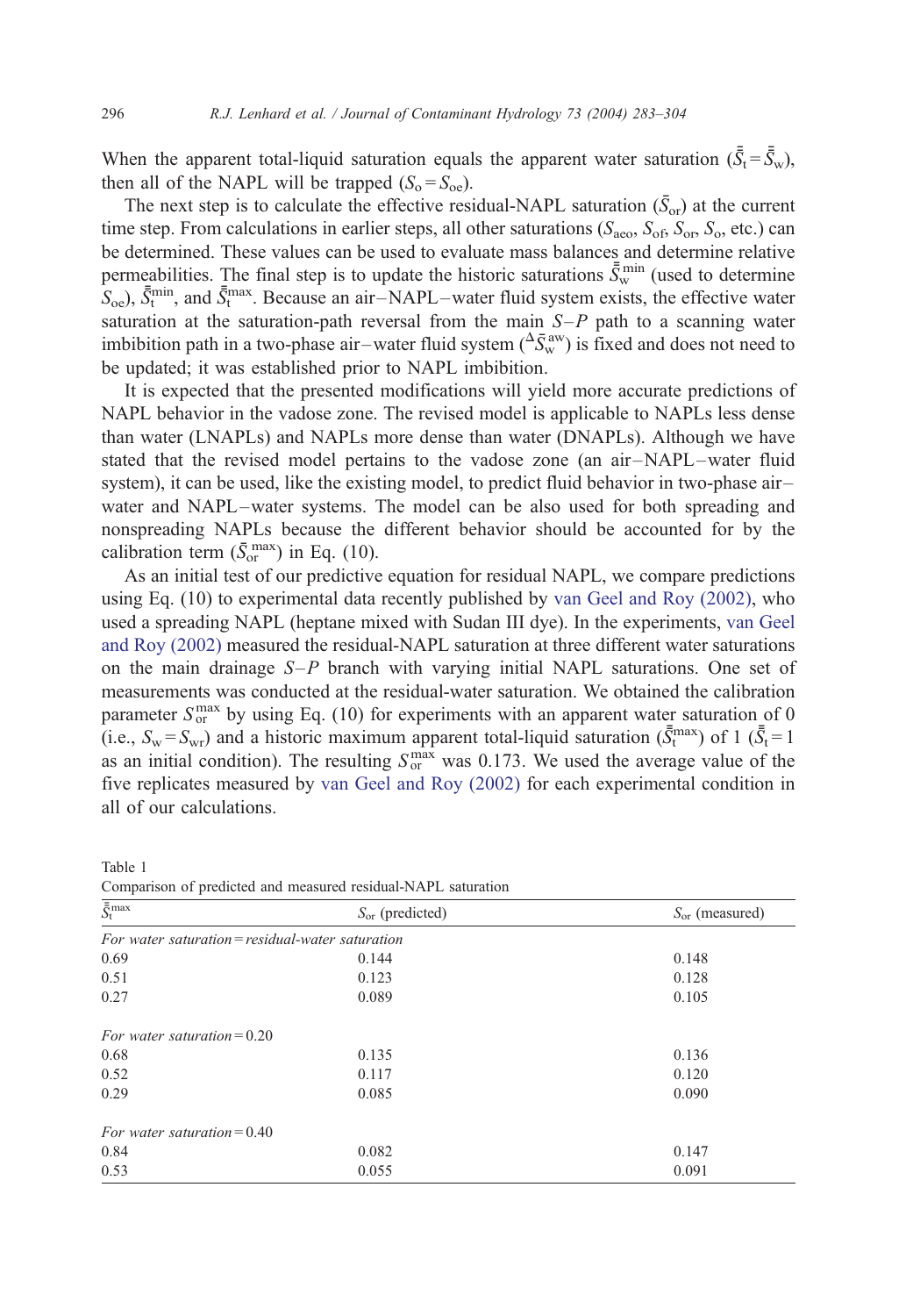<span id="page-14-0"></span>For the experimental conditions given in [van Geel and Roy \(2002\),](#page-21-0) the experimental historic maximum apparent total-liquid saturation ( $\bar{S}_{t}^{max}$ ), the measured residual-NAPL saturation  $(S_{or})$ , and the predicted residual-NAPL saturations  $(S_{or})$  using Eq. (10) are given in [Table 1.](#page-13-0) Comparisons are made for all experimental conditions given by [van Geel and](#page-21-0) Roy (2002), except for when the apparent total-liquid saturation  $(\bar{S}_t)$  is 1 (liquid-saturated conditions). The latter measurements were used to obtain the maximum residual-NAPL saturation ( $S_{\text{or}}^{\text{max}}$ ). The predicted and measured residual-NAPL saturations ( $S_{\text{or}}$ ) compare favorably, suggesting that Eq. (10) is capable of accurately predicting the residual-NAPL saturation for varying water and NAPL saturations using a spreading NAPL.

The largest discrepancies in [Table 1](#page-13-0) between predicted and measured residual-NAPL saturations ( $S_{\text{or}}$ ) are at the highest water saturation (i.e.,  $S_{\text{w}} = 0.4$ ). However, these discrepancies are not significant. For example, the average measured residual-NAPL saturation ( $S_{\text{or}}$ ) was 0.147 when the water saturation was 0.4 ( $S_{\text{w}}$  = 0.4) and the experimental historic maximum apparent total-liquid saturation was 0.84 ( $\bar{S}_{t}^{\text{max}}$  = 0.84). Our predicted  $S_{\text{or}}$  of 0.082 is within the 95% confidence interval of the average measured value and relatively close to the lowest measured value, which was 0.099 [\(van Geel and](#page-21-0) Roy, 2002). For  $S_w = 0.4$  and  $\bar{S}_t^{max} = 0.53$ , the lowest measured  $S_{or}$  of the five replicates was 0.072. Our corresponding predicted  $S_{\text{or}}$  (0.055) was within the 95% confidence interval of the average measured value and was again relatively close to the lowest measured value (less than two saturation units).

These results give a preliminary indication that Eq. (10) is capable of predicting residual NAPL as a function of saturation-path history. We are encouraged that our assumption that the residual-NAPL saturation  $(S_{or})$  is a function of the apparent water saturation  $(\bar{S}_{w})$  may be correct. [Van Geel and Roy \(2002\)](#page-21-0) found that the residual-NAPL saturation  $(S_{\text{or}})$  was not a function of the water saturation  $(S_{\text{or}})$ , but rather a function of the maximum NAPL saturation prior to drainage. Further experimental data are needed, especially the kind reported by [van Geel and Roy \(2002\)](#page-21-0) to gain a better understanding of the formation of residual NAPL.

As another test of the proposed model, saturations and the NAPL relative permeabilities are calculated using the modified  $k-S-P$  relations for a scenario involving NAPL imbibition into a two-phase air –water system and subsequent NAPL drainage to its residual saturation. Parameters used in the calculations reflect a sandy porous medium (Table 2). The maximum residual-NAPL saturation  $(S_{\text{or}}^{\text{max}})$  employed in the analyses is 0.2. The maximum entrapped-air saturation that resulted from advancing air –NAPL interfaces corresponding to the main NAPL imbibition saturation path in a two-phase air – NAPL system is given by  ${}^{i}S_{\text{aeo}}$ . The maximum entrapped-air saturation that resulted from advancing air –water interfaces corresponding to the main water imbibition saturation path

Table 2 Parameters used to calculate saturations for the hypothetical saturation-path scenario

| I municipal more to chicaime buthfulling for the hypometrical pathent path because |                         |                              |       |                            |       |
|------------------------------------------------------------------------------------|-------------------------|------------------------------|-------|----------------------------|-------|
| Parameter                                                                          | Value                   | Parameter                    | Value | Parameter                  | Value |
| $\alpha^{\rm d}$                                                                   | $0.05$ cm <sup>-1</sup> | Pao                          | 1.8   | $\mathcal{D}_{\text{aeo}}$ | 0.20  |
| $\alpha$                                                                           | $0.10 \text{ cm}^{-1}$  | $p_{ow}$                     | 2.25  | $S_{\text{aew}}$           | 0.25  |
| $\boldsymbol{n}$                                                                   | 2.0                     | $c$ max<br>$\omega_{\rm or}$ | 0.20  |                            |       |
| $S_{\rm wr}$                                                                       | 0.15                    |                              |       |                            |       |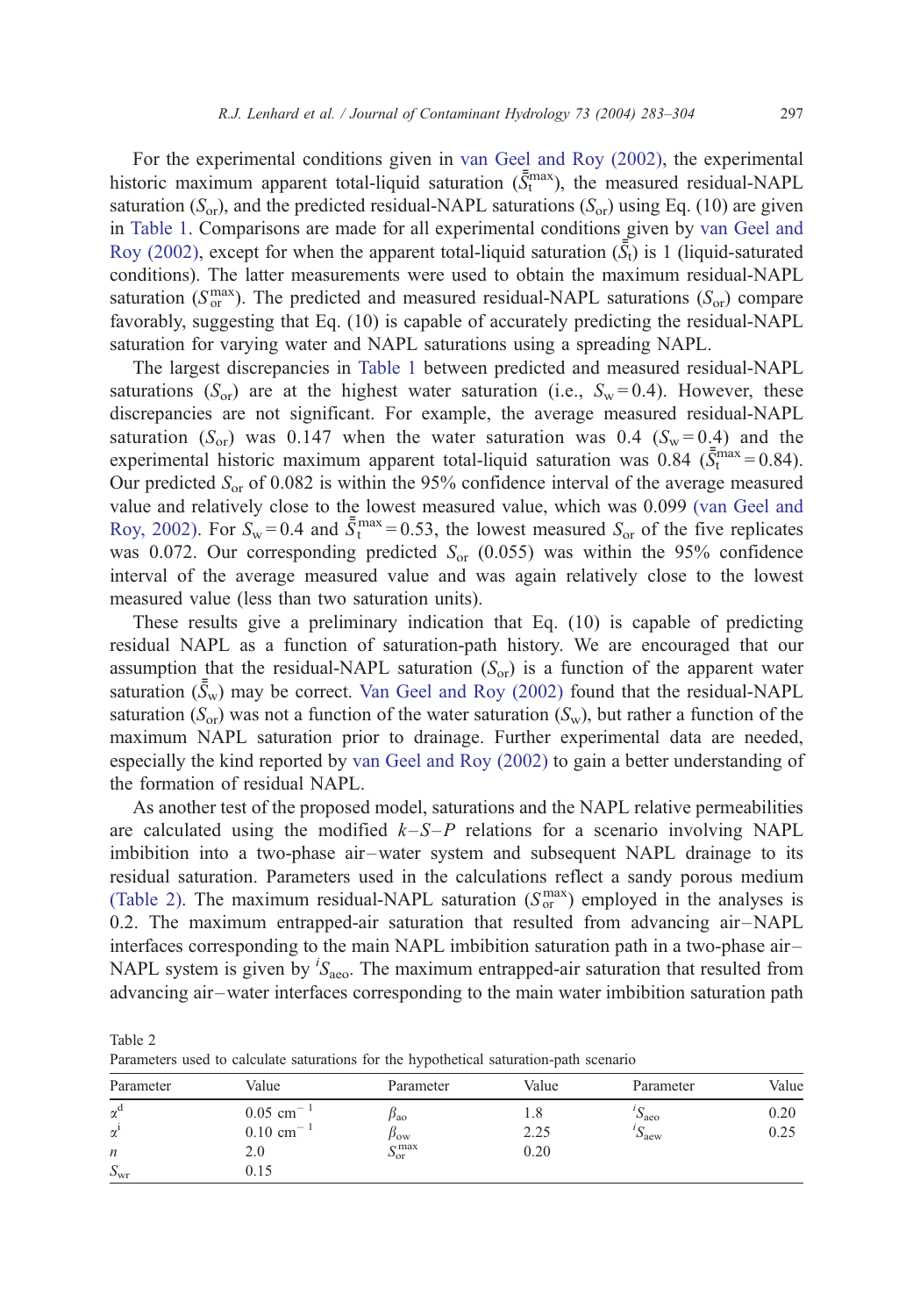<span id="page-15-0"></span>in a two-phase air-water system is given by  ${}^{i}S_{\text{aew}}$ . Both  ${}^{i}S_{\text{aev}}$  and  ${}^{i}S_{\text{aew}}$  are used to calculate the entrapped air in the free NAPL (see [Lenhard, 1992,](#page-21-0) for a general description). All values in [Table 2](#page-14-0) are arbitrary, but reflect a spreading NAPL in a sandy porous medium.

Inputs into the modeling exercise at each step are of the air –NAPL and NAPL –water capillary pressures and pertinent saturation-path parameters. In our scenario, NAPL imbibition occurs at a water saturation  $(S_w)$  of 0.356 on the main water drainage saturation path. At the inception of the three-phase air –NAPL –water fluid system, the corresponding air –NAPL and NAPL –water capillary heads are 44.4 and 35.5 cm of water, respectively. NAPL imbibition continues until the air-NAPL capillary head becomes equal to 3 cm of water. Thereafter, NAPL drainage ensues and the air –NAPL capillary head increases. To simplify the calculations and analyses, the water saturation  $(S_w)$  is assumed to be constant, i.e., the NAPL-water capillary head remains at 35.5 cm of water throughout the exercise.

Fig. 4A shows how the total-liquid  $(S_t)$  and water  $(S_w)$  saturations change as NAPL imbibes into the porous medium. The total-liquid saturation  $(S_t)$  increases as the air-NAPL capillary head decreases from 44.4 to 3 cm of water. The water saturation  $(S_w)$ remains constant. At early stages of NAPL imbibition, all of the NAPL is predicted to be in residual form (Fig. 4B). This is reasonable because the initial NAPL imbibing into a



Fig. 4. Predictions of the total-liquid (thick line), water (thin line), residual-NAPL (dotted line), and free-NAPL (broken line) saturations as a function of the air – NAPL capillary head for the hypothetical scenario during NAPL imbibition.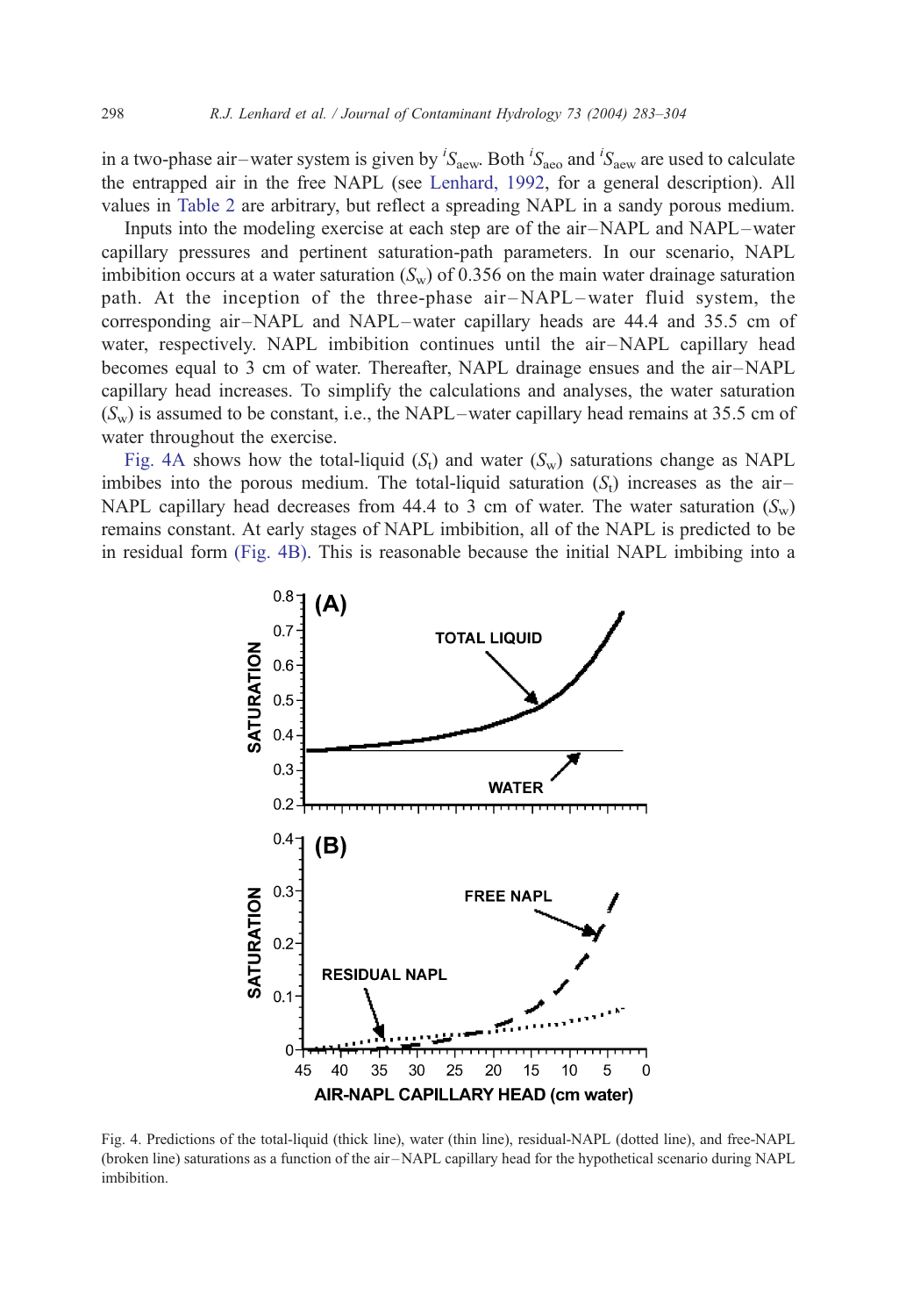<span id="page-16-0"></span>two-phase air –water fluid system will first occupy smaller pore spaces (pore wedges) and form NAPL films before occupying larger spaces. As it occupies those smaller spaces, we assume that it is immobile, i.e., at low NAPL saturations, we assume the NAPL to be immobile (residual). Free NAPL is calculated to appear after the total-NAPL saturation  $(S<sub>o</sub>)$  becomes approximately 0.015 [\(Fig. 4B\),](#page-15-0) which is a relatively low value. The total-NAPL saturation at which free NAPL appears depends on the porous medium properties and the water and total-liquid saturation-path histories. As the total-NAPL saturation continues to increase, the rate of increase in free NAPL exceeds that of residual NAPL. This is also reasonable because the ratio of larger pore space, which will contain free NAPL, to pore-wedge space and NAPL film area, which will contain residual NAPL, will increase as NAPL invades larger pores. The residual-NAPL saturation  $(S_{\text{or}})$  continues to increase as the total-NAPL saturation  $(S<sub>o</sub>)$  increases because more pore-wedge space and NAPL film area becomes filled with NAPL as it invades those larger pore spaces that are inaccessible to the NAPL when the NAPL saturation is lower. At an air –NAPL capillary head of approximately 23 cm of water [\(Fig. 4B\),](#page-15-0) the free-  $(S_{of})$  and residual-NAPL  $(S_{or})$ saturations are the same  $(0.03)$ . At an air $-NAPL$  capillary head of 3 cm of water, the free-NAPL saturation  $(S_{of})$  is 0.319 and the residual-NAPL saturation  $(S_{or})$  is 0.078.



Fig. 5. Predictions of the total-liquid (thick line), water (thin line), residual-NAPL (dotted line), and free-NAPL (broken line) saturations as a function of the air –NAPL capillary head for the hypothetical scenario during NAPL drainage.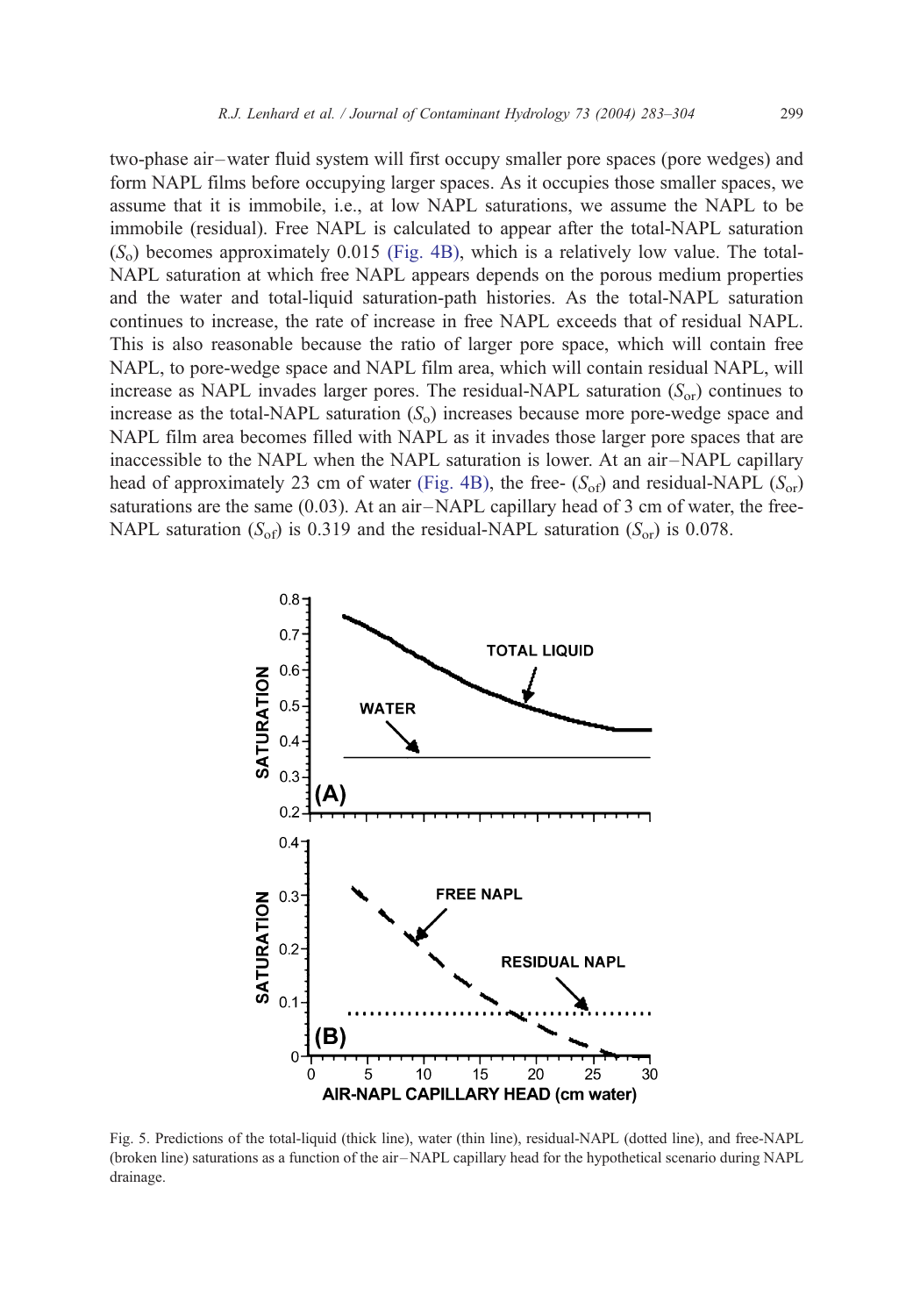<span id="page-17-0"></span>[Fig. 5A](#page-16-0) shows how the total-liquid  $(S_t)$  and water  $(S_w)$  saturations change as NAPL drains to its residual value. As the air –NAPL capillary head increases, the total-liquid saturation decreases. The decrease in the free-NAPL saturation  $(S_{\text{of}})$  in [Fig. 5B](#page-16-0) is mirrored by the decrease in the total-liquid saturation  $(S_t)$  in [Fig. 5A](#page-16-0) because the water  $(S_w)$  and residual-NAPL saturations  $(S_{or})$  are time-invariant. The residual-NAPL saturation  $(S_{or})$  in [Fig. 5B](#page-16-0) is constant during NAPL drainage because the historic maximum apparent totalliquid saturation ( $\bar{S}_{t}^{max}$ ) and the apparent water saturation ( $\bar{S}_{w}$ ) do not change (see Eq. (10)). It is reasonable that the residual-NAPL saturation is constant for this saturation path because the NAPL in the NAPL-filled pore wedges is immobile. The pore-wedge space was filled during NAPL imbibition. Only the adjacent free NAPL in the pores will drain as the air –NAPL capillary head increases. We assume that residual NAPL in bypassed pores is indirectly accounted for by the calibration term  $(S_{\text{or}}^{\text{max}})$ . In any later refinements of the residual NAPL model, another term may need to be added to Eq. (10) to directly account for NAPL in pores that is bypassed during NAPL drainage and remains in the vadose zone.

As the air –NAPL capillary head continues to increase in the hypothetical scenario, the free-NAPL saturation  $(S_{of})$  approaches zero. In [Fig. 5B,](#page-16-0) this occurs at an air-NAPL capillary head of approximately 27 cm of water. If the predicted air –NAPL capillary head increases further, then the apparent total-liquid saturation  $(\bar{S}_t)$  is constrained to equal the sum of the apparent water saturation at the current time step and the effective residual-NAPL saturation of the previous time step  $(\bar{\bar{S}}_t = \bar{\bar{S}}_w + \bar{S}_{or})$ . Under this condition, the free-NAPL saturation  $(S_{of})$  is predicted to be zero and NAPL is not allowed to drain from the system because its relative permeability is zero.

Fig. 6 shows how the predicted NAPL relative permeabilities  $(k_{\rm ro})$  vary during the NAPL imbibition and drainage scenario. The arrows show the direction of NAPL movement. Because of the way in which the formation of residual NAPL is modeled,



Fig. 6. Predictions of the NAPL relative permeability as a function of the air –NAPL capillary head for the hypothetical scenario involving NAPL imbibition and drainage.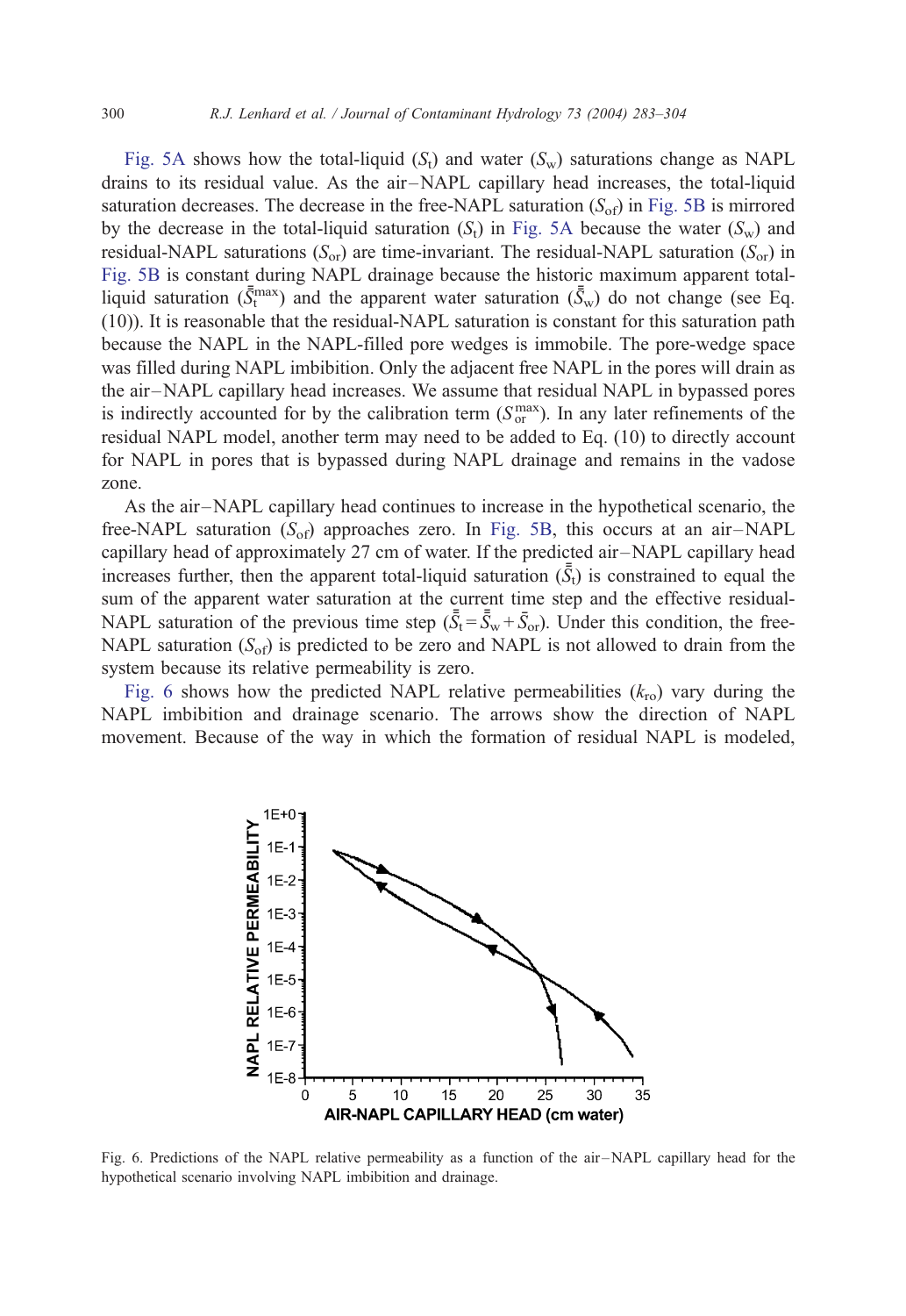there is hysteresis in the predicted NAPL relative permeabilities. However, the hysteresis shown in [Fig. 6](#page-17-0) is not entirely a result of how we model residual NAPL. Some of the hysteresis is attributed to hysteresis in the  $S-P$  relations. The  $k-P$  behavior shown in [Fig.](#page-17-0) 6 is complex because the relations between the apparent total-liquid saturation  $(\bar{S}_t)$  and the air –NAPL capillary pressure are hysteretic and relations between the free-NAPL saturation ( $S_{\text{of}}$ ) and the total-liquid saturation ( $S_t$ ) are hysteretic. A partial explanation of the  $k-P$ hysteretic behavior is that the amount of residual NAPL relative to the total-NAPL saturation  $(S<sub>o</sub>)$  is higher on NAPL drainage paths than on NAPL imbibition paths. This occurs because as NAPL imbibes into larger pore spaces, the NAPL has access to more pore wedges in which it becomes immobile. On drainage paths, the NAPL never drains from these pore-wedge spaces, so that the ratio of residual to free NAPL is greater on drainage paths than on imbibition paths. When the free-NAPL saturation  $(S_{of})$  approaches zero, the NAPL relative permeability  $(k_{\rm ro})$  will rapidly approach zero (see [Fig. 6\)](#page-17-0). The rate at which it approaches zero will depend on the pore sizes (radii) containing the free NAPL. Results of the modeling exercise are consistent with our conceptual model of residual NAPL formation and the effects it has on  $k-S-P$  relations.

#### 5. Summary and conclusions

A mathematical model for predicting residual NAPL in three-phase air –NAPL –water fluid systems was developed. The model was incorporated into an existing hysteretic  $k S-P$  model for predicting subsurface fluid flow. Modifications to the existing  $k-S-P$ model were minimized to allow easy coding changes. The conceptual model of residual NAPL formation used for the mathematical model is that NAPL becomes immobile when it forms thin films and when it invades small pore spaces, such as pore wedges. Therefore, the residual-NAPL saturation will increase as NAPL invades more pore volume because more pore-wedge space will become accessible and the potential NAPL-film area will become larger. During NAPL drainage, the NAPL held in the pore wedges and that in thin films (residual NAPL) will not drain. Residual NAPL in the vadose zone is modeled using concepts similar to those used to model residual water in the vadose zone. The conceptual model was developed to help explain residual NAPL observed in experiments.

To test the mathematical model and modified  $k-S-P$  relations, predictions of the residual-NAPL saturation were compared to published  $S-P$  measurements, and analyses of predicted NAPL saturations and relative permeabilities were conducted for a hypothetical scenario involving NAPL imbibition into a two-phase air –water system and subsequent NAPL drainage. The comparison between predicted and experimental residual-NAPL saturations showed good agreement. In all cases, the predicted values were within the 95% confidence level of the measured values. In some cases, the predicted values were very close to the measured residual-NAPL saturations. The analyses of the predicted NAPL saturations and relative permeabilities for the hypothetical saturation-path scenario suggest that the modified  $k-S-P$  relations can be used to predict residual NAPL in the vadose zone. The change in NAPL saturations and relative permeabilities were consistent with our conceptual model of residual NAPL.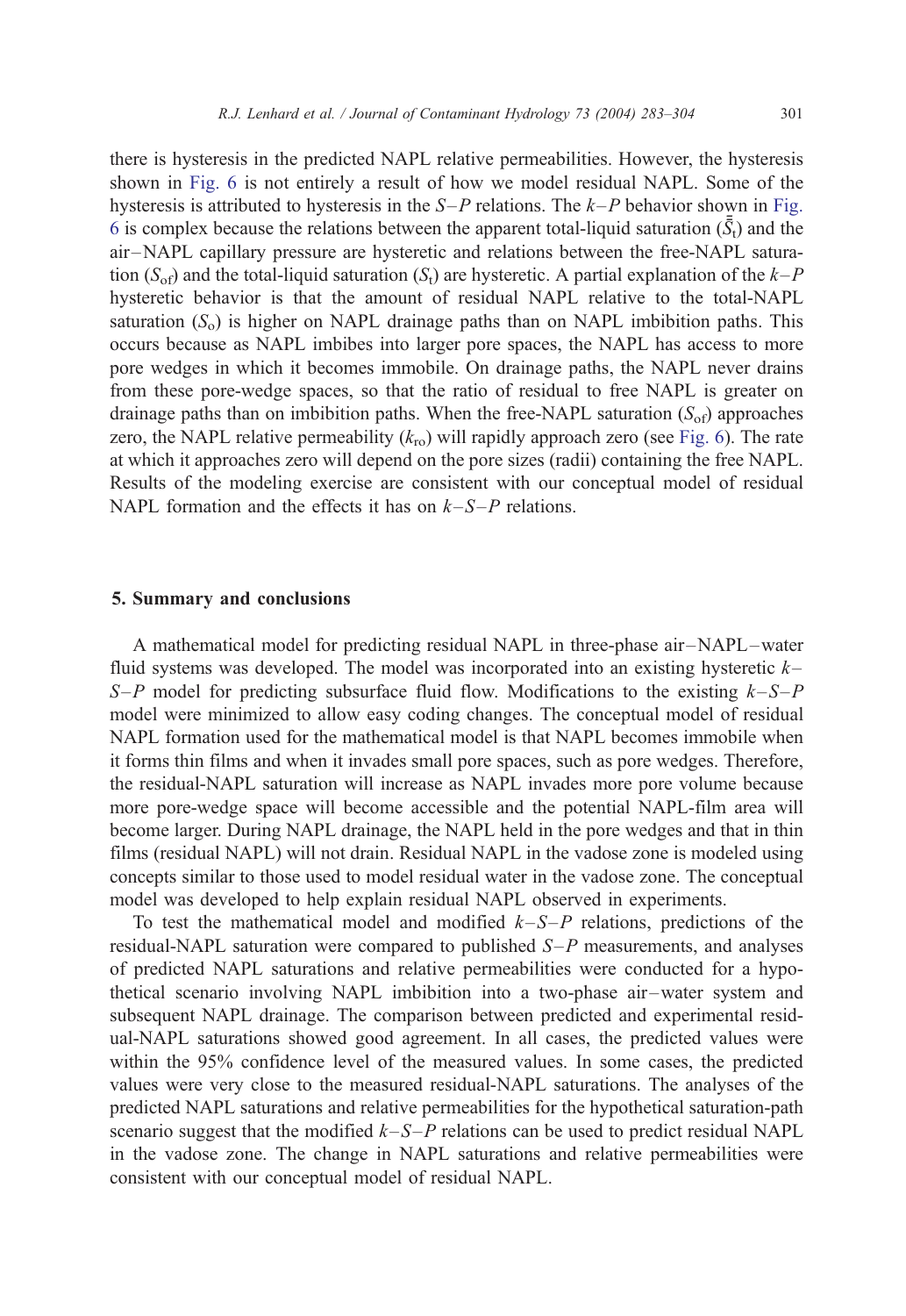Additional testing of the modified  $k-S-P$  model is required before it can be routinely used to predict subsurface NAPL behavior. It needs to be tested against both static  $S-P$ and transient flow air-NAPL-water measurements involving both spreading and nonspreading NAPLs. Some of the parameters (power law exponents) used in Eq. (5) were first approximations, and further refinements may be necessary. Furthermore, an additional term may be needed to directly model residual NAPL in bypassed pores, which will cause the effective residual-NAPL saturation to increase during NAPL drainage.

Developing improved constitutive theory is a method for incorporating more physics and chemistry into flow and transport predictions, especially when using continuum-based predictive models. The complex issues associated with the formation, dissolution, and volatilization of entrapped, free, and residual NAPL in two- and three-fluid phase systems cannot be described by simplistic  $k-S-P$  relations. Only by testing models against experimental data can we learn more about governing mechanisms and processes that will help us in our efforts to more accurately predict subsurface fluid flow and chemical transport. A stepwise approach is needed that involves improving and testing constitutive theory so that more accurate predictions of field-scale NAPL behavior can be obtained.

List of Symbols

system

|                                                                                                    | water saturation                                                                 |
|----------------------------------------------------------------------------------------------------|----------------------------------------------------------------------------------|
| $\begin{array}{c} S_{\rm w} \\ \bar{\bar S}_{\rm w} \\ \bar{\bar S}_{\rm w}^{\rm min} \end{array}$ | apparent water saturation                                                        |
|                                                                                                    |                                                                                  |
|                                                                                                    | historic minimum apparent water saturation                                       |
| $S_{\rm wr} \over \Delta \bar{S}_{\rm w}^{\rm aw}$                                                 | residual-water saturation                                                        |
|                                                                                                    | effective water saturation at the saturation-path reversal from the main         |
|                                                                                                    | saturation–pressure $(S-P)$ path to a scanning water imbibition path in a two-   |
|                                                                                                    | phase air-water fluid system                                                     |
| $S_{\rm o}$                                                                                        | total-NAPL saturation                                                            |
| $S_{\rm oe}$                                                                                       | entrapped-NAPL saturation (water-occluded)                                       |
| $S_{\rm of}$                                                                                       | free-NAPL saturation (mobile NAPL)                                               |
| $\bar{S}_{\text{of}}$                                                                              | effective free-NAPL saturation                                                   |
| $S_{\rm or}$<br>$\bar{S}_{\rm or}$<br>$S_{\rm or}^{\rm max}$                                       | residual-NAPL saturation                                                         |
|                                                                                                    | effective residual-NAPL saturation                                               |
|                                                                                                    | maximum residual-NAPL saturation                                                 |
| $\bar{S}_{\text{or}}^{\max}$                                                                       | effective maximum residual-NAPL saturation                                       |
| $S_{\text{ae}}$                                                                                    | total-entrapped air saturation                                                   |
| $S_{\text{aew}}$                                                                                   | entrapped-air saturation in water (includes trapped air in NAPL that is occluded |
|                                                                                                    | by water)                                                                        |
| $S_{\text{aeo}}$                                                                                   | entrapped-air saturation in free NAPL (NAPL not occluded by water)               |
|                                                                                                    | effective entrapped-air saturation in free NAPL                                  |
| $\bar S_{\rm aeo} \ \bar S_{\rm aeo}^{\rm max}$                                                    | effective maximum entrapped-air saturation by advancing air-NAPL interfaces      |
|                                                                                                    | (a function of $\bar{S}_{t}^{min}$ and ${}^{i}S_{\text{aeo}}$ )                  |
| $\bar S_\text{aew}^\text{ max}$                                                                    | effective maximum entrapped-air saturation by advancing air-water interfaces (a  |
|                                                                                                    | function of ${}^{\Delta} \bar{S}_{w}^{aw}$ and ${}^{i}S_{arw}$ )                 |
| ${}^{i}S_{\text{aeo}}$                                                                             | maximum entrapped-air saturation by advancing air-NAPL interfaces                |
|                                                                                                    | corresponding to the main $S-P$ imbibition path in a two-phase air-NAPL fluid    |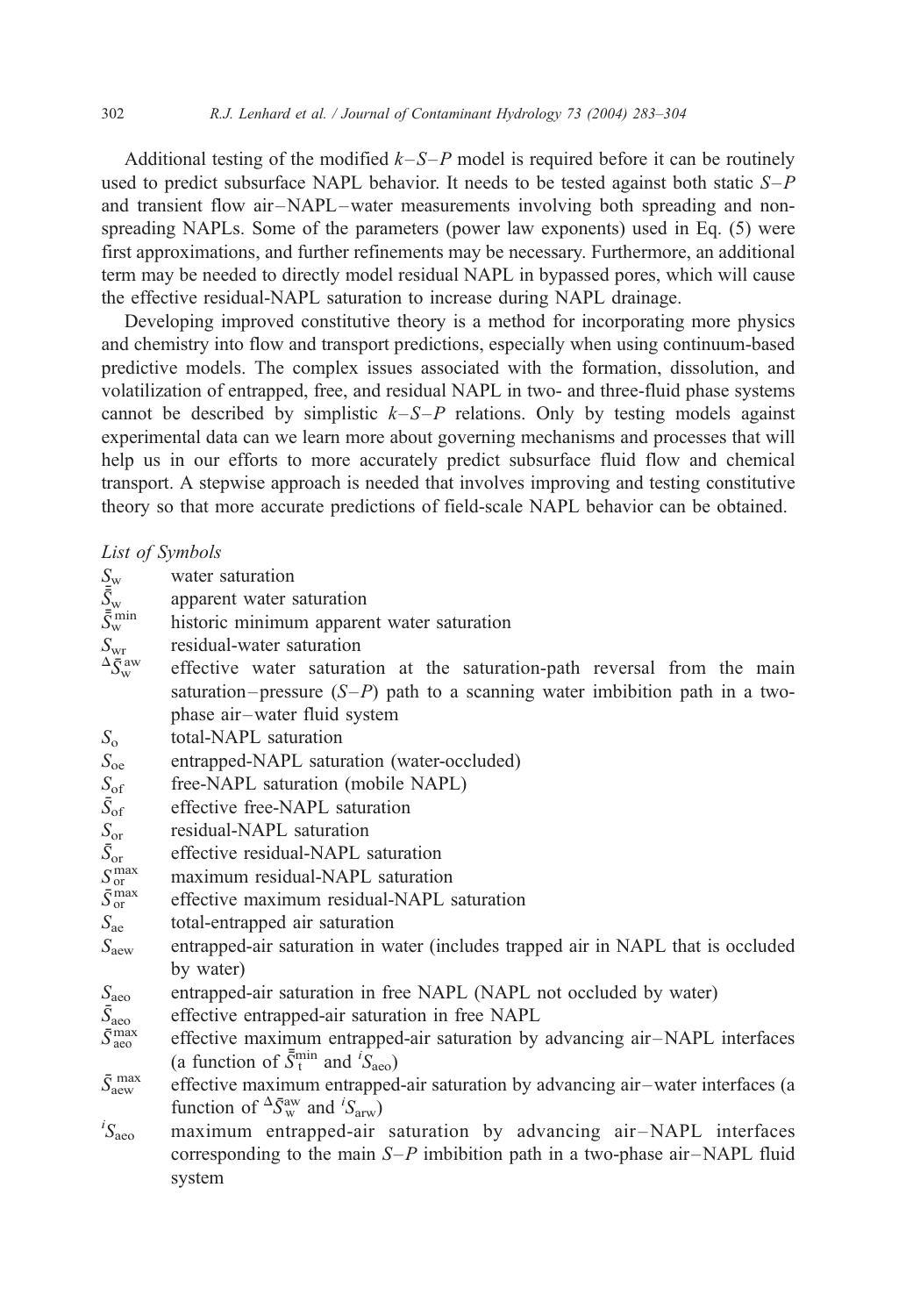<span id="page-20-0"></span>

| ${}^{i}S_{\text{aew}}$                                                                                                                             | maximum entrapped-air saturation by advancing air-water interfaces<br>corresponding to the main $S-P$ imbibition path in a two-phase air-water fluid |
|----------------------------------------------------------------------------------------------------------------------------------------------------|------------------------------------------------------------------------------------------------------------------------------------------------------|
|                                                                                                                                                    | system                                                                                                                                               |
|                                                                                                                                                    | apparent total-liquid saturation                                                                                                                     |
|                                                                                                                                                    | historic maximum apparent total-liquid saturation                                                                                                    |
| $\begin{array}{l} \bar{\bar{S}}_{\rm t} \ \bar{\bar{S}}_{\rm max}^{\rm max} \ \bar{\bar{S}}_{\rm t}^{\rm min} \ \bar{\bar{S}}_{\rm e} \end{array}$ | historic minimum apparent total-liquid saturation                                                                                                    |
|                                                                                                                                                    | effective porosity in which the flow of fluids under consideration can potentially                                                                   |
|                                                                                                                                                    | occur expressed as a saturation                                                                                                                      |
|                                                                                                                                                    | NAPL relative permeability                                                                                                                           |
| $\frac{k_{\rm ro}}{\alpha^{\rm i}}$                                                                                                                | parameter in the van Genuchten (1980) $S-P$ equation for the main imbibition                                                                         |
|                                                                                                                                                    | path                                                                                                                                                 |
| $\alpha^{\rm d}$                                                                                                                                   | parameter in the van Genuchten (1980) $S-P$ equation for the main drainage path                                                                      |
| $\boldsymbol{n}$                                                                                                                                   | shape parameter in the van Genuchten (1980) $S-P$ equation for both drainage                                                                         |
|                                                                                                                                                    | and imbibition paths                                                                                                                                 |
| m                                                                                                                                                  | van Genuchten (1980) S-P equation parameter; $m = 1 - 1/n$                                                                                           |
| $\beta_{\rm ao}$                                                                                                                                   | air-NAPL scaling factor for $S-P$ relations                                                                                                          |
| $\beta_{\rm{ow}}$                                                                                                                                  | NAPL-water scaling factor for $S-P$ relations                                                                                                        |
|                                                                                                                                                    |                                                                                                                                                      |

# Acknowledgements

This work was supported by the Laboratory Directed Research and Development Program at the Idaho National Engineering and Environmental Laboratory (INEEL). The INEEL is operated for the US Department of Energy (DOE) by Bechtel BWXT Idaho, LLC under DOE's Idaho Operations Office Contract DE-AC07-99ID13727. M. Oostrom was supported by the Groundwater/Vadose Zone Integration Project that is funded by DOE's Richland Operations Office. The authors also want to thank Dr. Paul van Geel for his constructive evaluation and comments.

## References

- Anderson, W.G., 1987. Wettability literature survey—Part 6: the effect of wettability on waterflooding. J. Pet. Technol. 39, 1605 – 1622.
- Burdine, N.T., 1953. Relative permeability calculations from pore-size distribution data. Pet. Trans., Am. Inst. Mining Metall. Eng. 198, 71 – 77.
- Busby, R.D., Lenhard, R.J., Rolston, D.E., 1995. An investigation of saturation-capillary pressure relations in two- and three-fluid systems for several NAPLs in different porous media. Ground Water 33, 570 – 578.
- Cary, J.W., McBride, J.F., Simmons, C.S., 1989. Trichloroethylene residuals in the capillary fringe as affected by air-entry pressure. J. Environ. Qual. 18, 72 – 77.
- Cohen, R.M., Mercer, J.W., 1993. DNAPL Site Evaluation. CRC Press, Boca Raton, FL.
- Hofstee, C., Dane, J.H., Hill, W.E., 1997. Three-fluid retention in porous media involving water PCE, and air. J. Contam. Hydrol. 25, 235 – 247.
- Hofstee, C., Walker, R.C., Dane, J.H., 1998. Infiltration and redistribution of perchloroethylene in partially saturated, stratified porous media. J. Contam. Hydrol. 34, 293-313.
- Jarsjo, J., Destouni, G., Yaron, B., 1994. Retention and volatilization of kerosene: laboratory experiments on glacial and post-glacial soils. J. Contam. Hydrol. 112, 586 – 604.